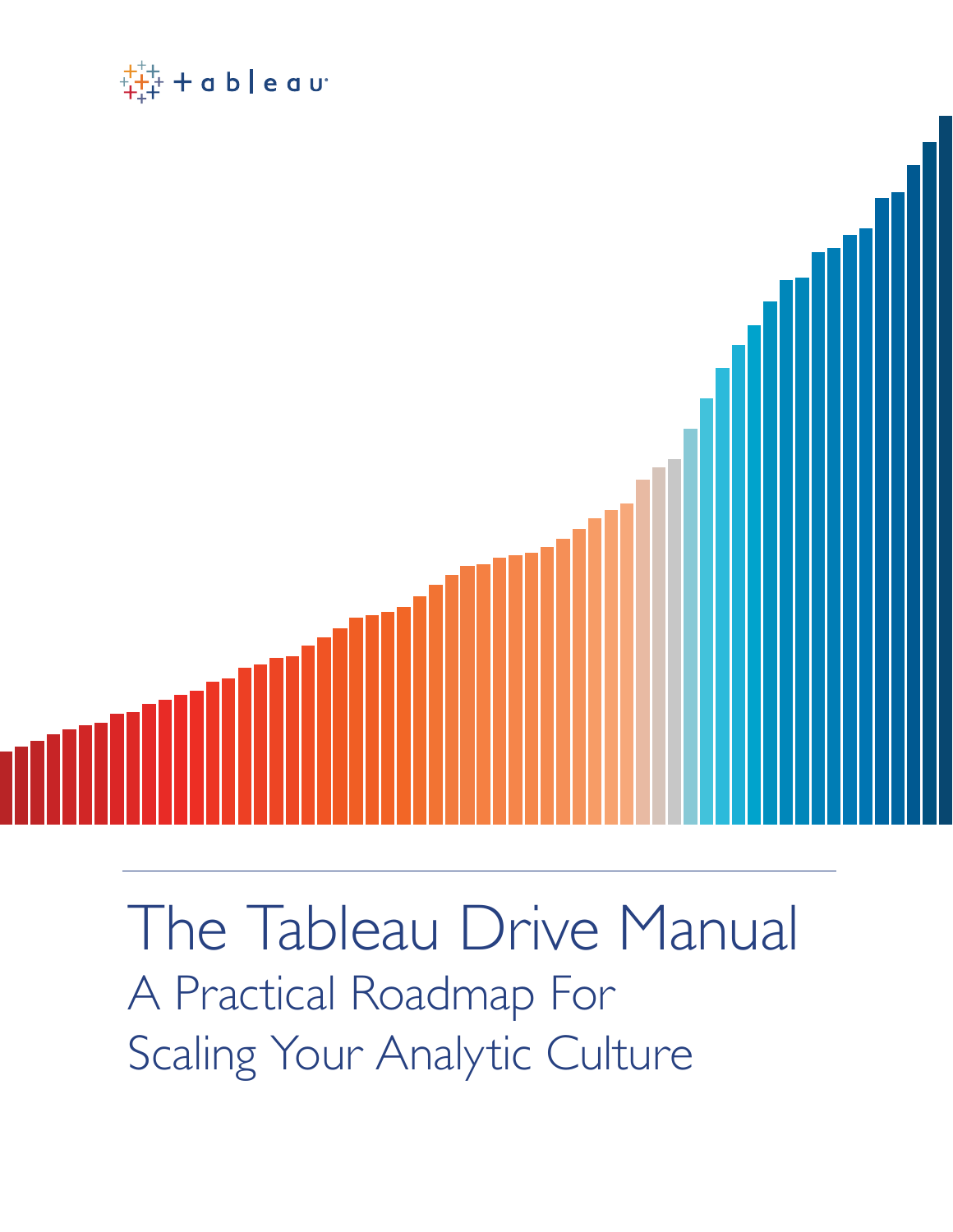Drive is an enterprise deployment methodology for self-service analytics. This Tableau Drive manual is a practical road map for scaling analytics culture using Tableau as a transformational vehicle.

Tableau Drive was born from experience. Although Tableau has excellent self- service capabilities, we saw that some customers were more successful than others at driving a culture of analytics widely throughout their organization.

We observed that success with Tableau varies widely depending on the implementation approach and the organization's readiness to change. Intrigued, we studied the implementations of those organizations most successful in building an analytics culture, examining how they handled implementations.

We then documented the most effective, repeatable techniques we encountered here.

For some organizations, the framework laid out in this Driver's manual will be enough to move forward. However, you may find that guidance from a seasoned expert can get you to your final destination more quickly and efficiently. Tableau partners or Tableau's Professional Services team are available to offer navigational assistance.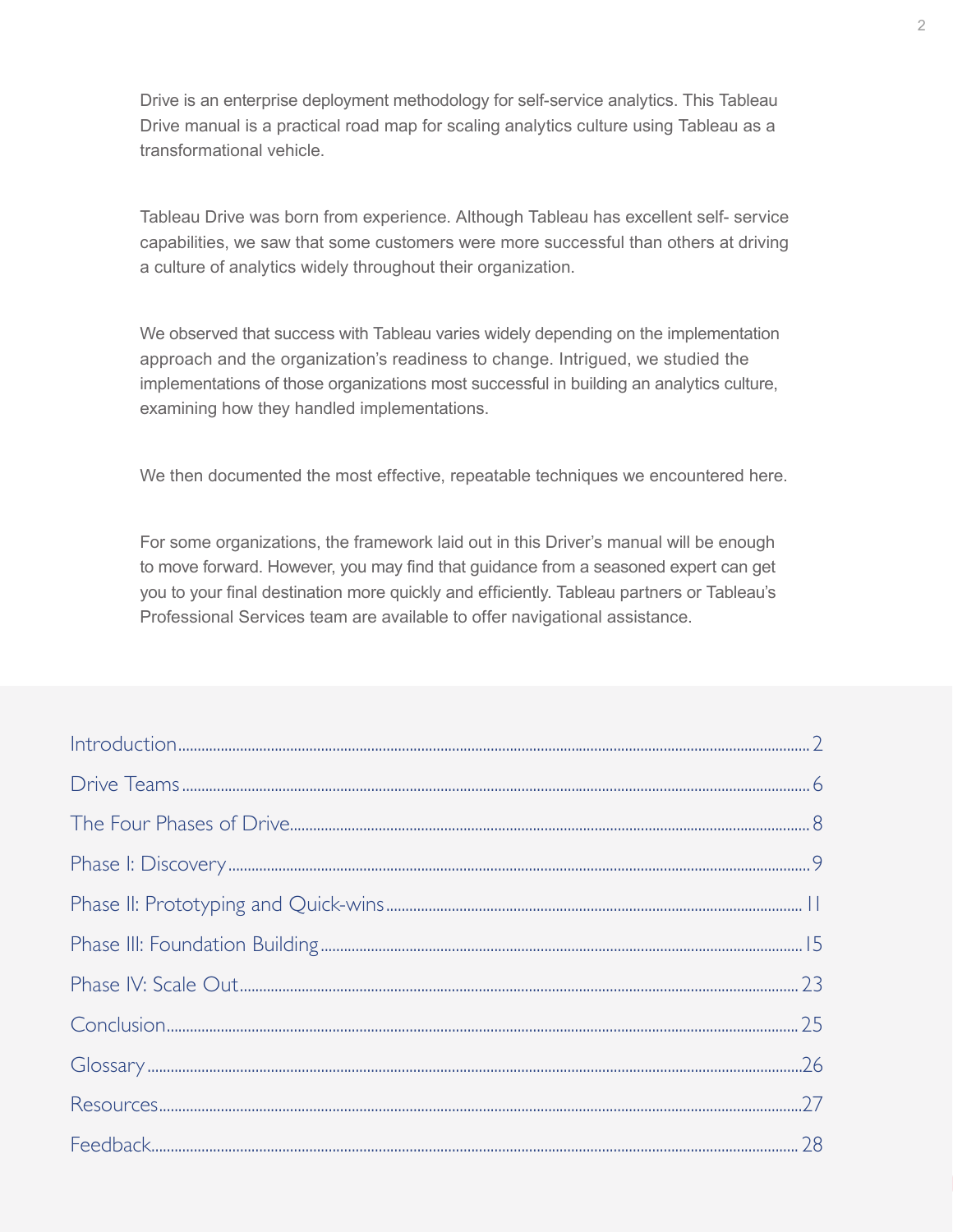# Supporting the Cycle of Visual Analysis

Before going too much further, let's understand clearly that, at its core, Tableau Drive is about enabling individual or team-based visual analysis.

Visual analysis is an iterative and non-linear cycle of data acquisition, analysis, hypothesis building and re-examination. It cannot be cut short or solved simply with better algorithms.

The Tableau version of this process is called the Cycle of Visual Analysis. Since day one, we've honed our software to make this process faster and easier.

You might have noticed that we just said "process." And when software people say "process,' the word "Agile" probably won't be far behind.

#### **What is Agile?**

Agile is a collection of development principles proposed in the 1990s. It is a more flexible alternative to the waterfall development methodology, which doesn't adequately address the rapidly-changing requirements in projects such as Business Intelligence.

The guiding principles of Agile methods are:

- People over processes and tools
- Working software over comprehensive documentation
- Collaboration over requirements gathering
- Responding to change over following a plan

In an Agile process, there is almost no benefit to exhaustively documenting requirements. Requirements are much more flexible and changing them costs hours or days—not months.

This allows more feedback to come into the process earlier, delivering greater efficiency and effectiveness throughout the life of the project.

The Cycle of Visual Analysis is itself an Agile process. In fact, some say that Agile is more suitable to analytics than it is to writing software.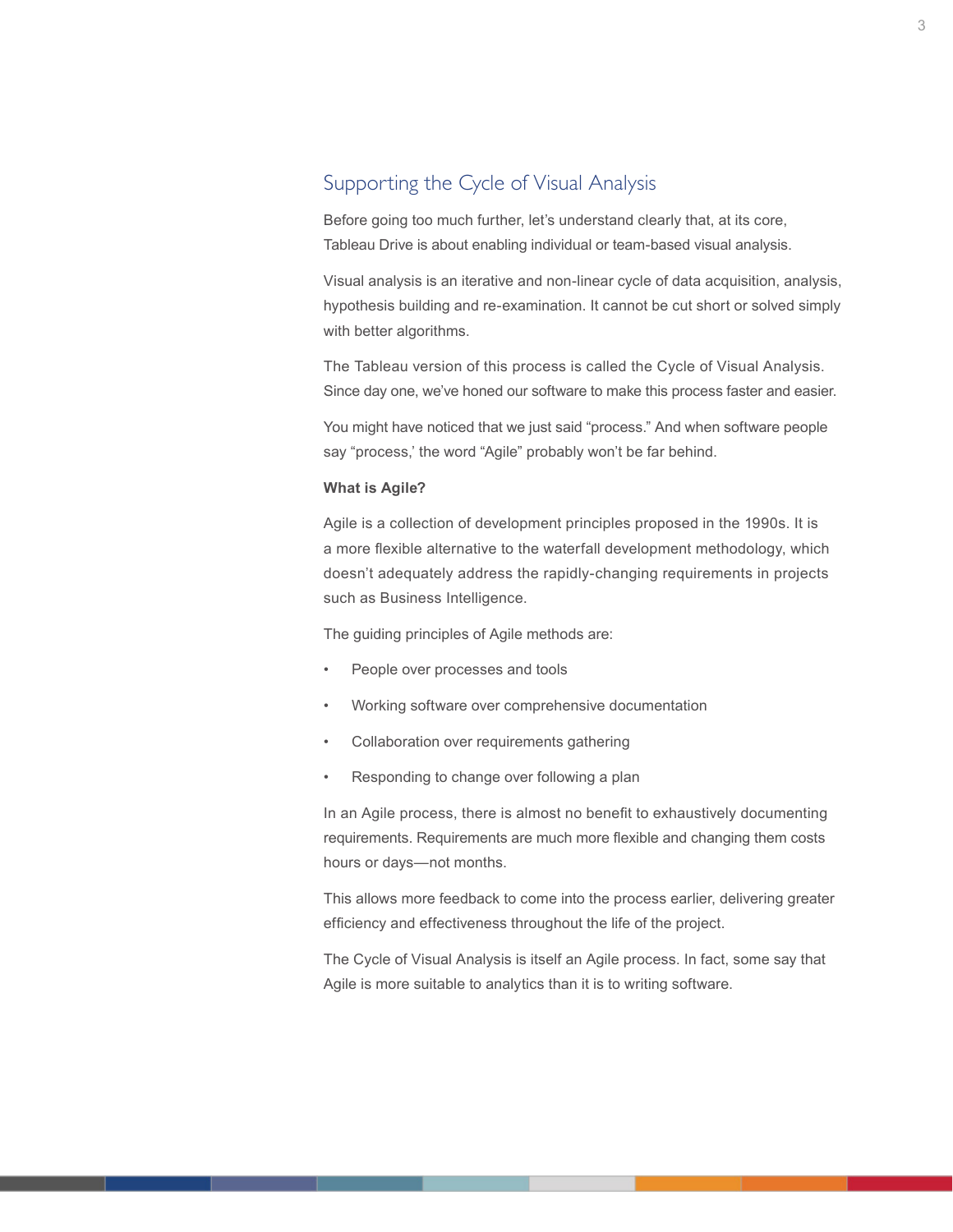However, the Cycle of Visual Analysis augments Agile methods by suggesting a new division of labor between IT and business. Business users themselves are the developers; they control creative execution.

In a typical waterfall development model, the business is involved only for the requirements-gathering phase. Agile methods suggest an iterative process.







*Figure 2: Traditional Agile Method Figure 3: Improving Agile*

#### **Improving Agile**

With self-service technology, this model improves further. When people can work with their data directly and visually, gathering requirements, planning, development, and user-acceptance is much faster.

With practice, business users can perform these activities in real time, at the speed of thought. This not only makes report-writing faster and more rewarding, but also enables a multi-person, collaborative analysis.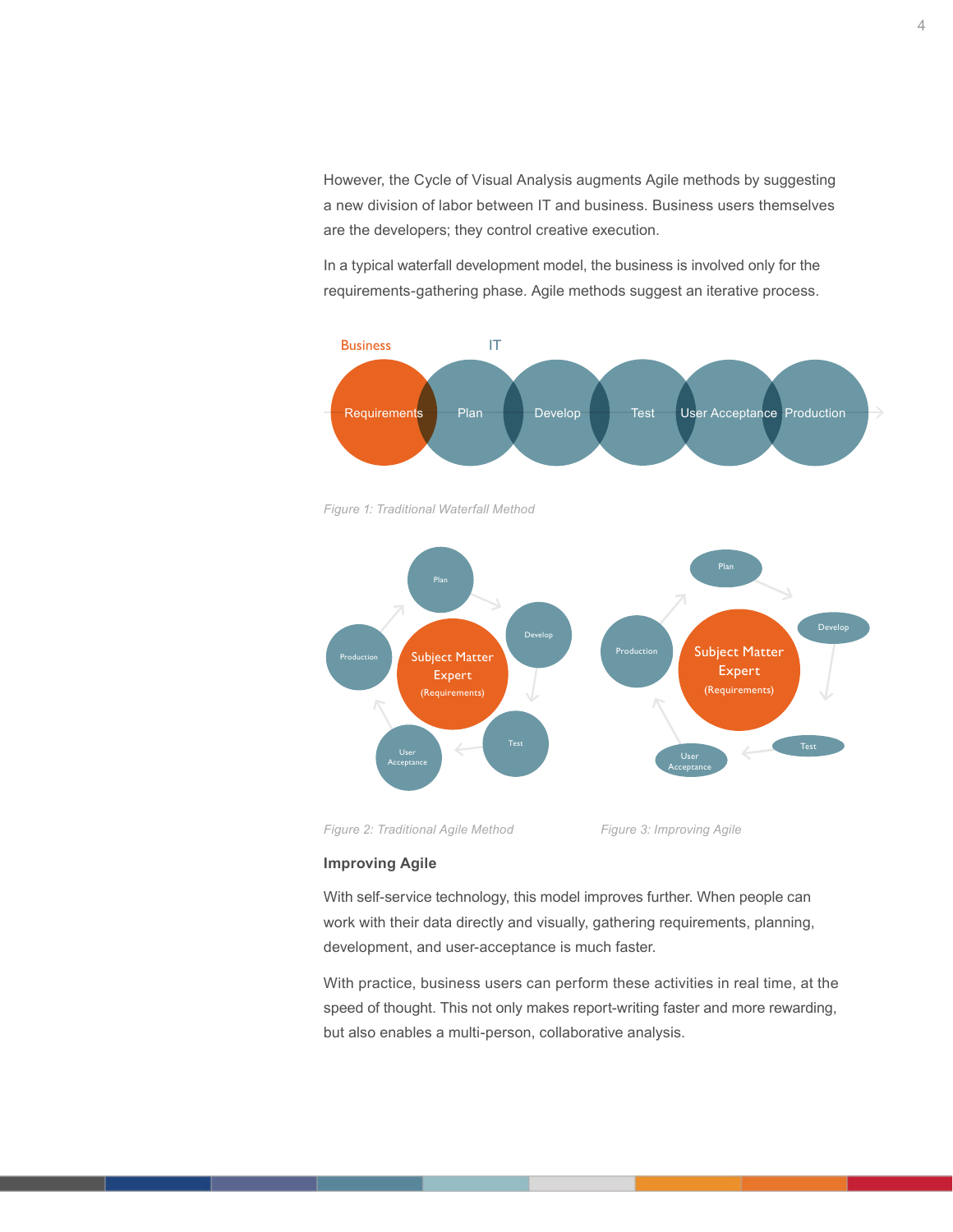# Roles and Responsibilities - IT and Business Users

Part of the Drive methodology focuses on creating an improved partnership between business and IT. Drive cannot succeed without full support from both IT and business leadership.

Although responsibilities are shared, each team has primary responsibility for certain aspects of the deployment.

#### **Center of Operations (IT)**

- **Security**
- Data architecture
- **Scalability**
- **Training**
- Center of Operations
- Enablement of intranet
- Tableau Server deployment, configuration, and maintenance
- Tableau Desktop provisioning

#### **Center of Evangelism (Business Users)**

- Developing and promoting best practices
- Training and support
- Promoting analysis development and a culture of analytics
- Identifying & prioritizing new data sources

Tableau Drive promotes shifting ownership of creative analytic work from IT to the business teams that work with the data regularly. IT may continue to develop specialized workbooks for special circumstances ( a CEO KPI dashboard, for example), but people in business units will be enabled and expected to do their own analysis.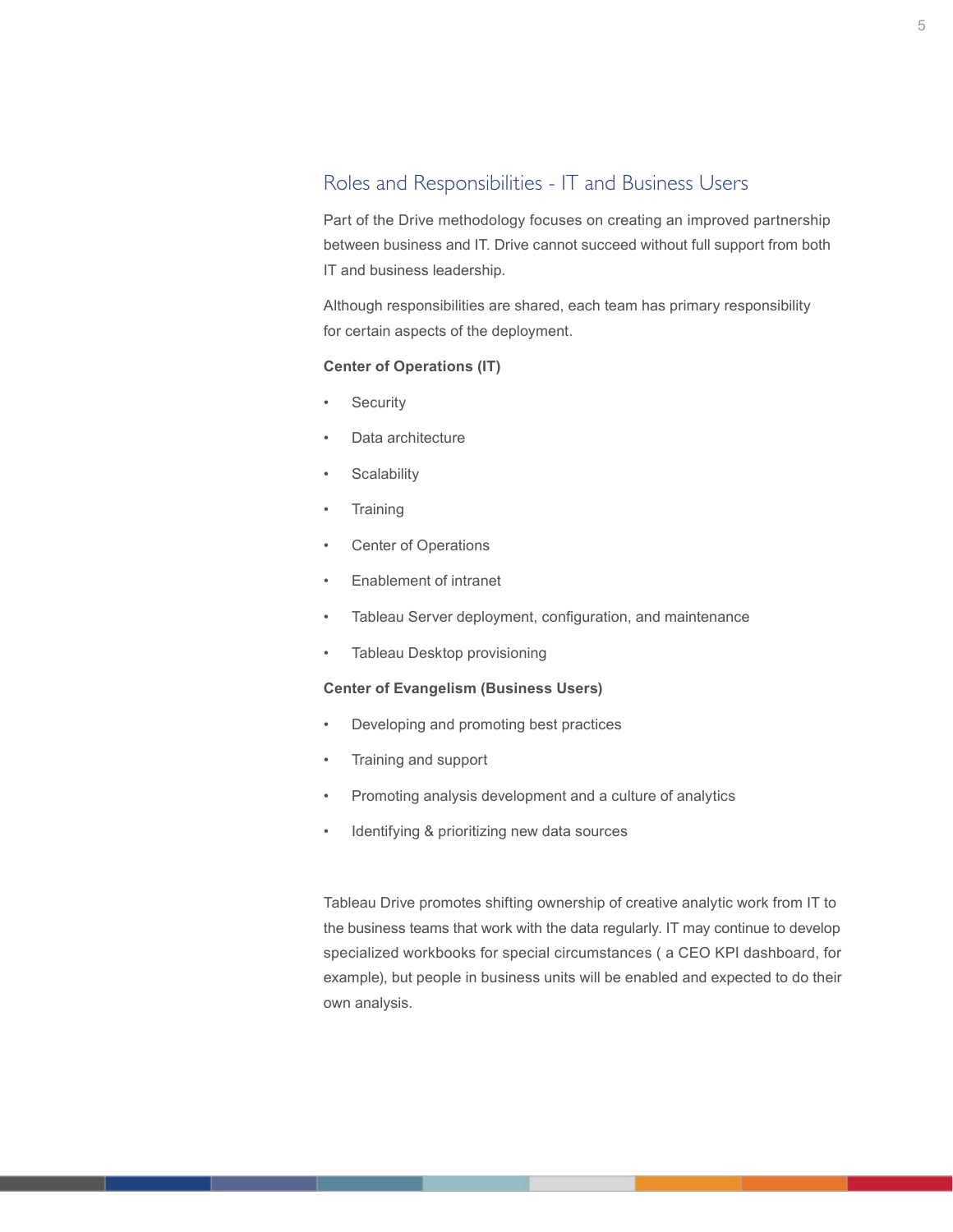#### <span id="page-5-0"></span>Drive Teams

The best work typically happens in small teams. Performing real-time analysis within cross-functional teams is one of the most efficient, effective, and culturally transformational things an organization can do.

On any Drive team, you need people who can fill certain roles. Some people may fill two or more roles, but it is important to keep in mind that the cycle breaks down when any roles are missing.

# The Drive Team

**Executive Sponsor:** The Executive Sponsor sets the strategic direction of the project and aligns with corporate direction or initiatives. This person (or people) should be a senior member of staff with a relevant area of responsibility that will be affected by the outcome of the project. The Executive Sponsor is involved from the start of the project, including defining the project in conjunction with the Project Manager. Once the project has been launched, the Executive Sponsor should ensure that the project is actively reviewed as it evolves.

**Project Manager (PM):** The PM is responsible for developing, in conjunction with the Executive Sponsor, a definition of the project. The PM then ensures that the project is delivered on time and within budget. PMs manage relationships with a wide range of groups, including consultants. The PM monitors efficient resource allocation, effective resource use, and maintains a cooperative, motivated, and successful team.

**Tableau Champion:** The Tableau Champion has a vision of how Tableau can help them achieve their business goals using analytics. The Tableau Champion is deeply familiar with the questions the analyses are designed to answer and can explain the impact of acting on data insights. This person is involved from the start of the project—including defining the project deliverable—along with the Project Manager. Often the Champion has been prototyping analysis and using results from those early projects to push the larger project forward. Once launch occurs, this person's time is often dedicated to the project.

**Tableau Administrator:** The Tableau Administrator is responsible for the server running Tableau—installing, configuring, upgrading, monitoring, maintaining, and overseeing security. He or she will also provision, publish and manage the Tableau data sources to ensure alignment with the data governance policy of the entire organization. Depending on the security topography, a Tableau Site Administrator and/or Tableau Project Lead may be designated to split the workload.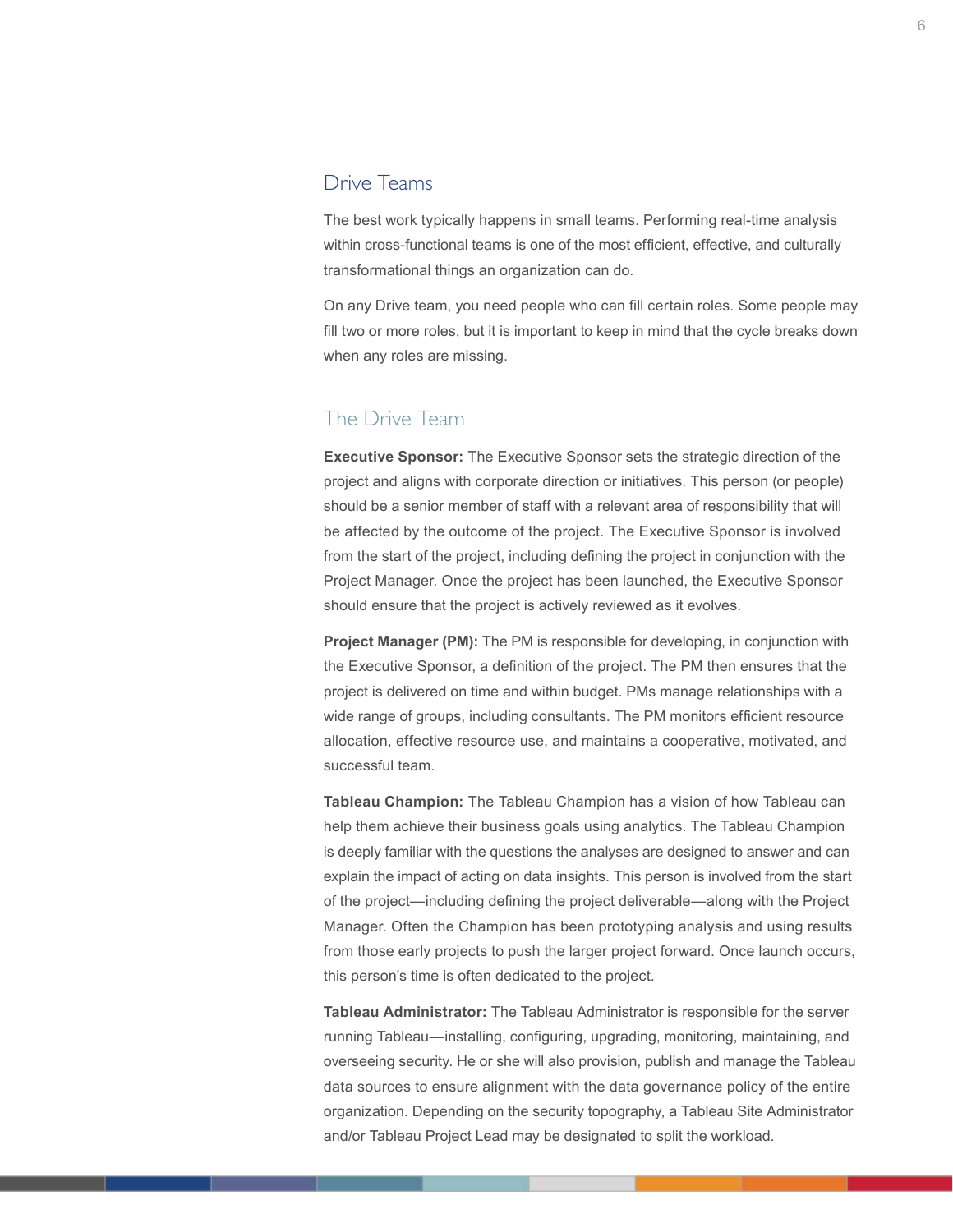**Tableau Author:** The Tableau Author will develop and publish dashboards to the development (or staging) environment. This person—or ideally, a group of people—will have enough experience with Tableau that they can actually build and rework visualizations in real time. Authors will also be a resource for others ramping up their Tableau skills.

**Tableau Consumer:** The Tableau Consumer will be the ultimate visual analyst. Working with reports published on Tableau Server, he or she will ask and answer questions in the course of normal business.

**Database Administrator (DBA):** The DBA is an IT professional responsible for installing, configuring, upgrading, administering, monitoring, maintaining, and overseeing security of databases in an organization. The Drive team will call on the DBA for appropriate database drivers, logins, and access to the data set. In certain situations, the DBA will model or structure the database in a manner that enables optimized integration with Tableau.

**Data Steward:** The Data Steward is responsible for maintaining data elements in the Data Dictionary or metadata registry. The Data Steward's role is a broad one. It incorporates process definitions, policies, guidelines, and responsibilities for administering the organization's entire data in compliance with business and/ or regulatory obligations. The Data Steward must have an understanding of the business domain and the interaction of business processes with the data. A Data Steward ensures that there are documented procedures and guidelines for data access and use, and may work with the database administrator to plan and execute an enterprise-wide data governance, control and compliance policy.

#### Extended Drive Team

An organization may choose to work with a Tableau partner or Tableau's Professional Services team to execute Drive. In that case, these additional resources will become part of the extended Drive Team.

**Tableau Project Manager:** The Tableau Project Manager is responsible for the external team. This person monitors the project deliverables, both from a client and a Tableau perspective to verify progress and identify any issues that may arise. He or she coordinates Consultant requirements to make the most efficient, cost-effective use of resources.

During scoping, it may be determined that the Tableau Project Manager will also manage the entire Drive project, from both a Tableau and a client perspective.

**Consultant:** The Consultant is a highly skilled Tableau expert. He or she will work in partnership with the client, guiding them towards an analytics-driven culture. This person will lead the Drive effort and conduct all of the on-site workshops, drawing on best practices from successful implementations.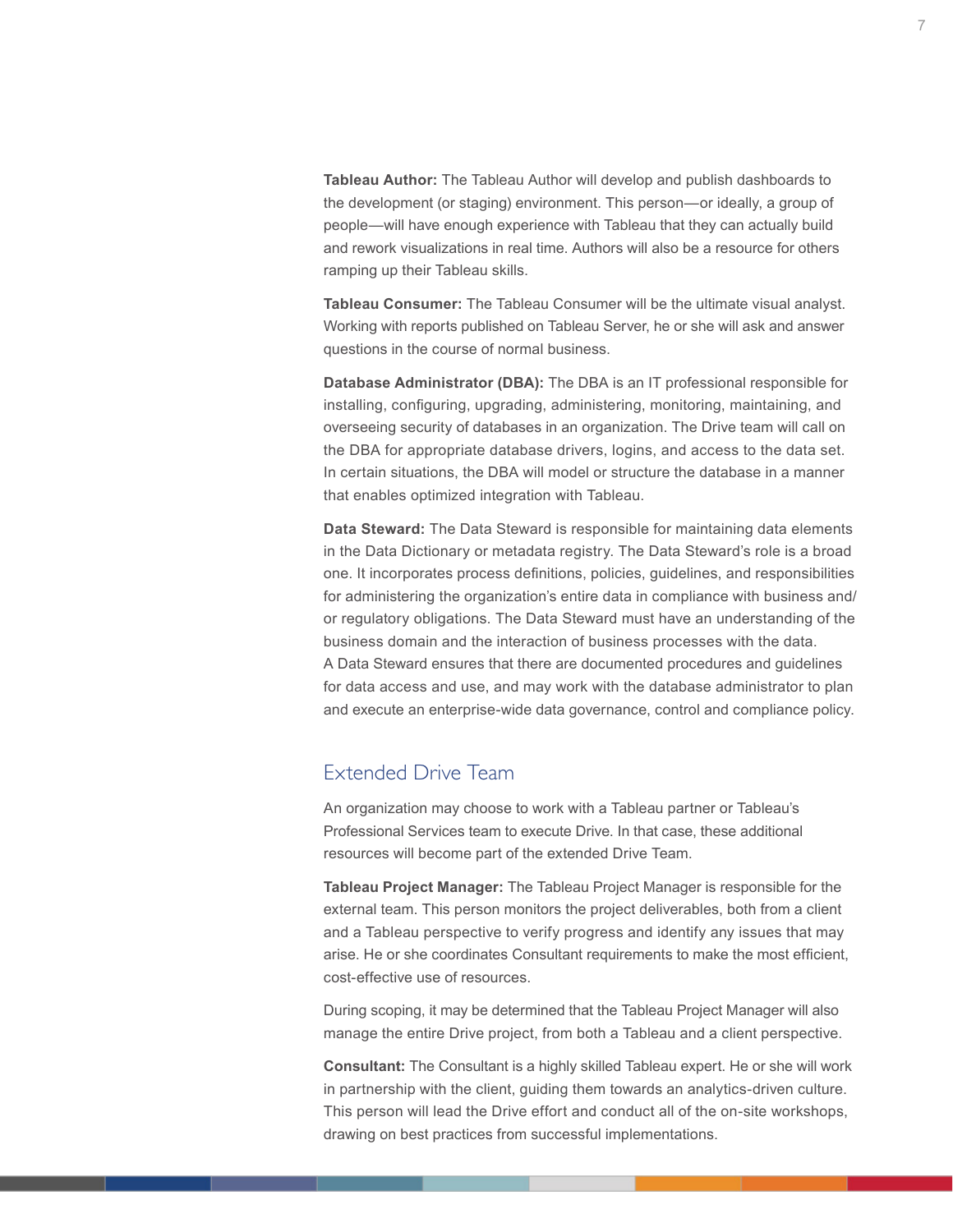# <span id="page-7-0"></span>The Four Phases of Drive

After covering these foundational concepts, we are ready to discuss the four phases of the Drive methodology itself: Discovery, Prototyping & Quick-wins, Foundation Building, and Scaling Out.



- **I. Discovery:** An exercise that evaluates a company's readiness to promote an analytics culture and forms a plan to close the gaps.
- **II. Prototyping & Quick-wins:** A period in which power users get the support and training needed to become confident analytic champions. This phase is about developing "quick wins" that prove the value of business-led analytics and that can be copied and expanded over time.
- **III. Foundation Building:** Putting in place the processes, organizational structures, and technical infrastructure to support broad adoption. This is typically where security, data governance, and other policies become mature and where broad training and enablement is put in place.
- **IV. Scale Out:** Measured roll out of empowered analytics capabilities to the enterprise.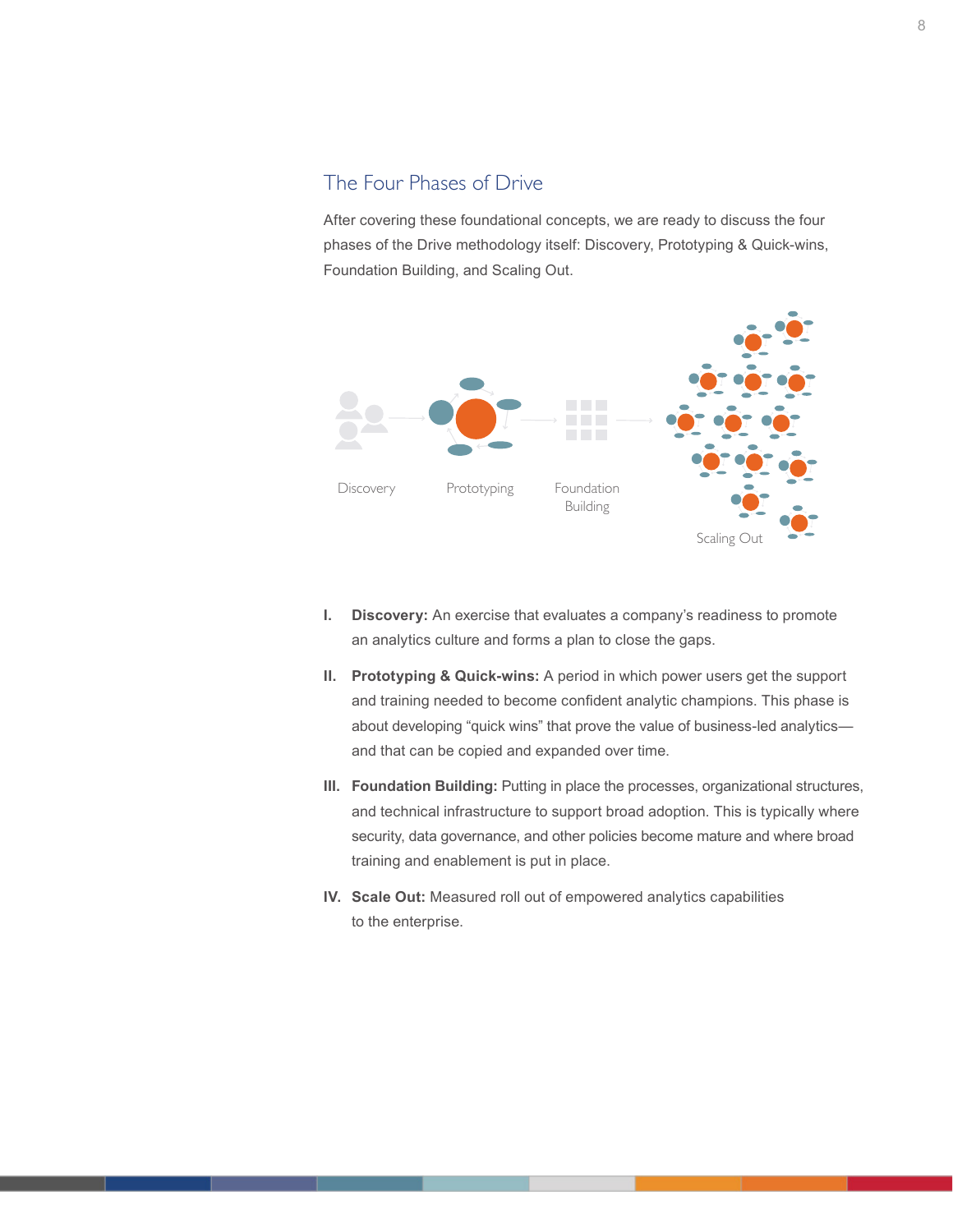# <span id="page-8-0"></span>Phase 1: Discovery

The first stage in Drive is a classic discovery and qualification process.

The first question is simply: "Can we be successful?"

Assuming the answer is "yes," the next question is: "What is the road map to achieve that success?" Just like embarking on a road trip, you'll want to review all of the critical elements to make sure you will arrive safely at your destination.

#### As-Is Assessment

All too often we focus the current state only on the current reports, but people, strategy, and processes are equally important in driving change.

In order to arrive at a destination, you need to know your starting point. Institutional memory—a collective understanding of past activities, experiences, and knowledge shared across the group—is precious. And it can be scarce.

It is quite common that a consultant will arrive on-site and have to conduct extensive interviews just to determine the history and current state of organization, current or historical strategies, software, and hardware environment. Clear documentation allows new team members and troubleshooters to begin contributing much sooner. It also makes it easier to reference a "future state" vision.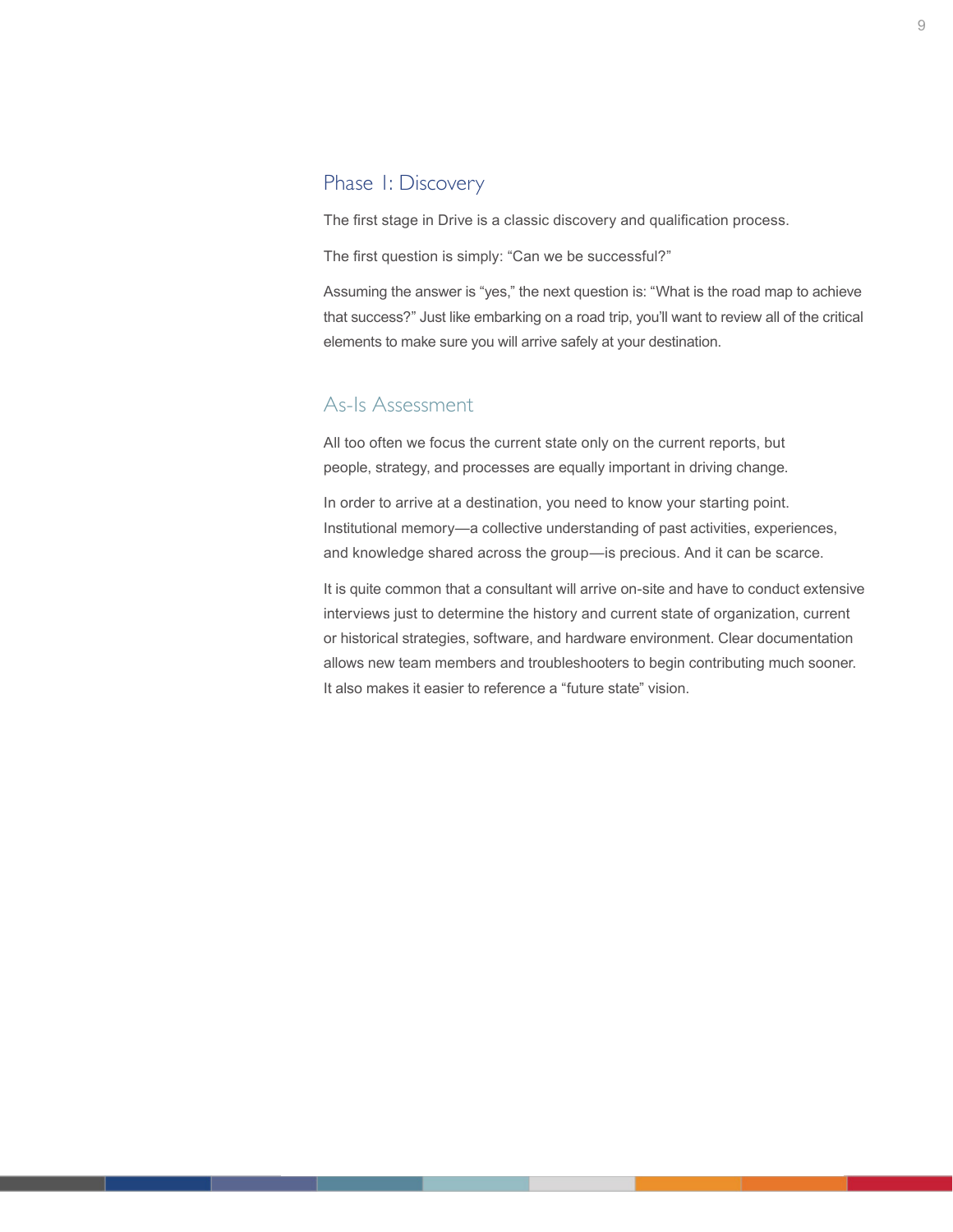#### As-Is Assessment Checklist Continued

#### **People**

- **Organizational chart**
- $\Box$  IT / business analytics roles and responsibilities

*Skills assessment:*

- $\Box$  Tableau capabilities
- $\Box$  Data visualization best practices
- $\Box$  Data source expertise
- **Business domain expertise**

#### **Strategy**

- $\Box$  Past and current executive sponsor priorities and concerns
- **Business intelligence usage, history, concerns**
- $\Box$  Related and complementary initiatives

#### **Technology**

*Tableau and database environments:*

- **Hardware and software**
- $\Box$  Machine names and IPs
- $\Box$  Firewall, proxy, and network boundaries

*Current state technical architecture:*

- Data warehouse
- Extraction, Transformation and Load (ETL) Tools
- $\Box$  Data quality
- Data enrichment
- □ Metadata management

#### *Data:*

- $\Box$  Entity-relationship diagrams
- $\Box$  Table and field descriptions including data dictionary and lineage
- □ "Meta models" from other business intelligence tools

#### *Reports:*

- $\Box$  Current reports and dashboards
- Refresh frequency
- $\Box$  Distribution lists

#### **Process**

- Current lifecycle management
- Training modes and preferences
- □ Current "Center of Excellence" model

#### *Data governance:*

- □ Current group-, role-, or user-level security rules
- $\Box$  Current process and approach for managing data quality
- $\Box$  Storage of current, historical, summary and transactional data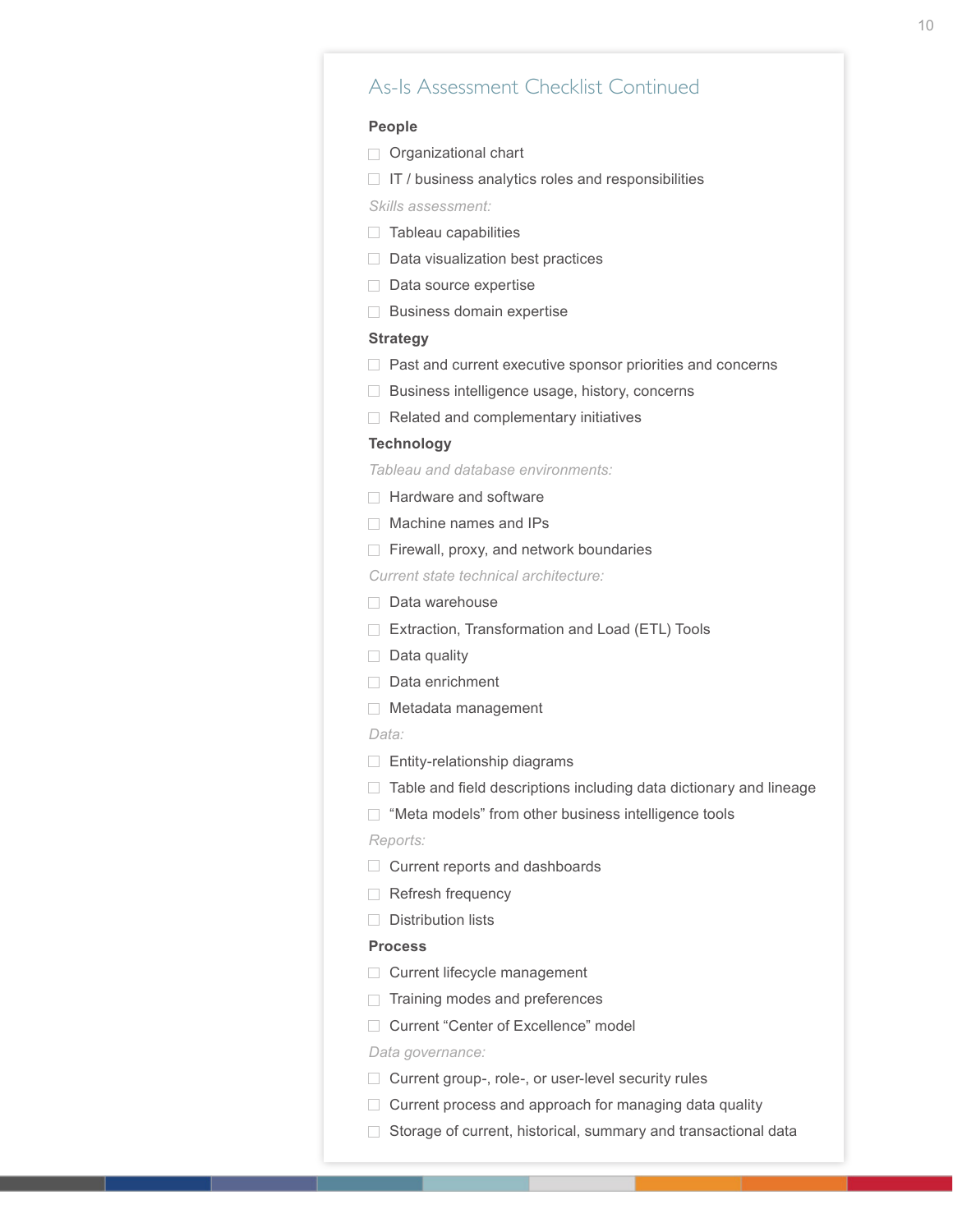#### <span id="page-10-0"></span>Future State Vision

The future state vision outlines the desired state at the end of the journey and at key milestones along the way.

This holistic plan describes the vision around people, strategy, technology, and process. While the specifics will be unique in each organization, thematically the most successful organizations focus their vision around building a pervasive analytics culture underpinned by business empowerment and self-reliance. The vision balances empowerment and flexibility with data governance and quality. In the Foundation and Scaling phases, we will explore techniques to help make that vision a reality.

#### Phase I1: Prototyping and Quick Wins

As we looked at the most successful deployments of Tableau, they had one common theme: A passionate user community that could realize value quickly by implementing Tableau even against an imperfect data set. The Tableau Champion is typically drawn from this set of early users, and the Executive Sponsor has become engaged by seeing the results from the Prototyping phase.

#### Prototyping Candidate Projects

At the outset, identify those power users who are likely to want to participate and the business units with the greatest need for analytic clarity. Existing Tableau users are prime candidates, but others who are technically capable and open minded should also be considered. In some organizations there might be multiple candidate projects to choose from. In others, there may be only a single candidate project opportunity. If there is no obvious candidate project, your organization may not be ready to begin the journey.

# Defining Project Success

With more traditional BI implementations, project success is typically defined by a singular deployment milestone. When the objective is to empower a culture of datainformed decision making, there isn't necessarily a traditional "go-live" milestone. Success is achieved when people can find valuable insights and then share those findings beautifully and convincingly.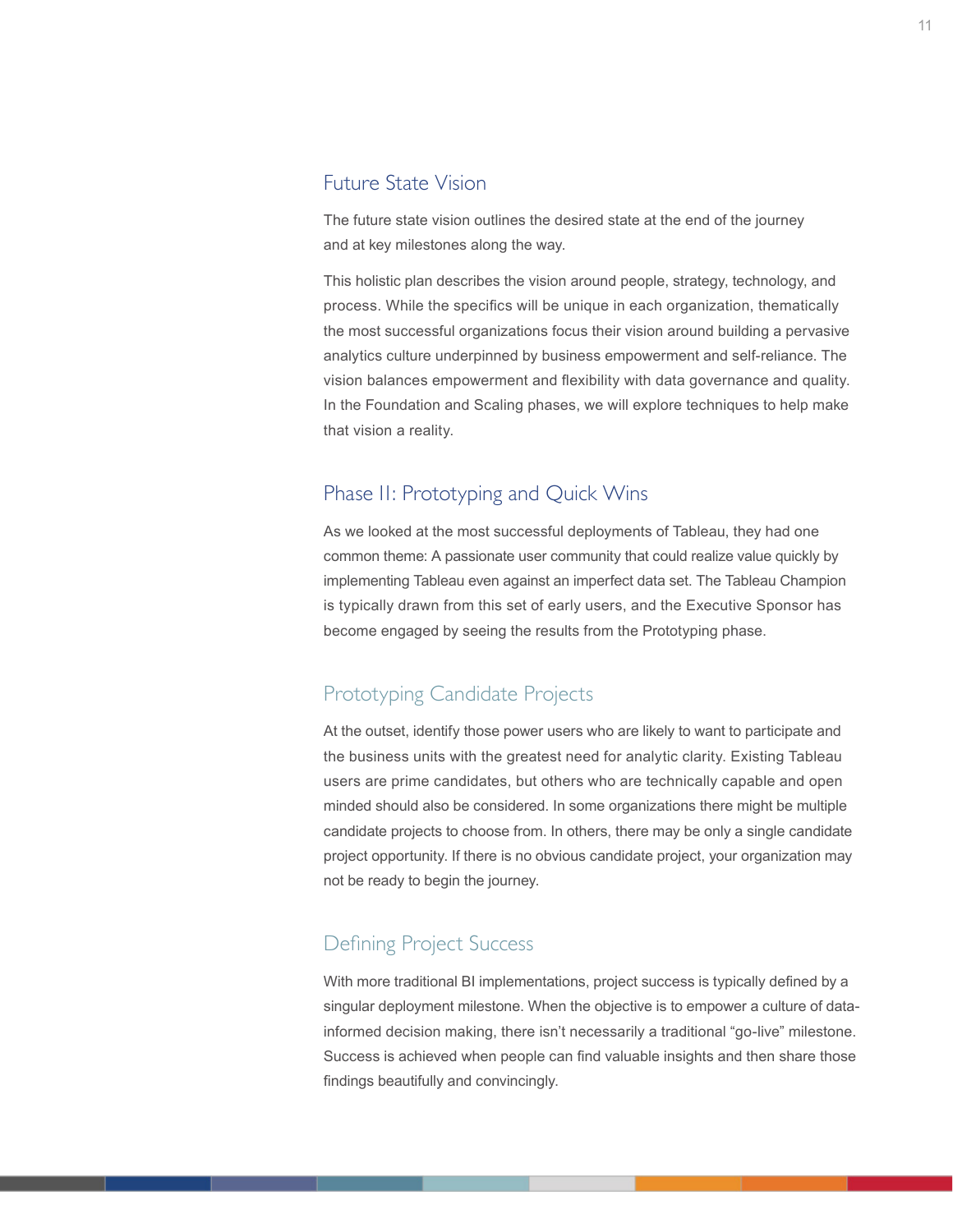Sometimes, the output from this phase is a set of reports that, in the past, we would have considered "complete" or "done."

In dynamic organizations with analytics cultures, the end is always another beginning from which actions and new questions may be based.

The Prototyping phase should focus on using Tableau as designed rather than replicating a dashboard or report created with other tools. Let the journey of discovery be the guiding principal for this phase. Take a time-boxed approach measured in days and weeks, not months. Don't let the quest for perfect data slow you down. At its core, this phase focuses on the two foundational elements discussed at the beginning of this whitepaper—the Cycle of Visual Analysis and the Drive Team.

# Drive Sprint

Paying homage to Agile methodologies, we call the process of working collaboratively through problems a Drive Sprint.

During a Drive Sprint, the Drive Team will meet face-to-face to create a set of reports, analytics and/or dashboards in short order.

Each Team member should:

- Have Tableau Desktop installed
- Have watched many of the free training videos on the Tableau website
- Bring a burning business question
- Be ready to work with whatever data is readily available
- Give feedback to IT on data cleansing and data preparation needs.

Principles of Drive Sprints to keep in mind:

**Work in Real Time:** Tackle those initial burning business questions with Tableau in real time and change approaches if your initial attempt stalls. Create placeholders where data is missing and take notes on the workbooks themselves for follow-up.

**Gather Face-to-Face:** A Drive Team works faster and more efficiently when faceto-face. During meetings, prioritize modifying and creating content rather than taking actions to do later. Collaborating over a web conferencing system is nearly as good. Avoid working in isolation, except to resolve technical challenges.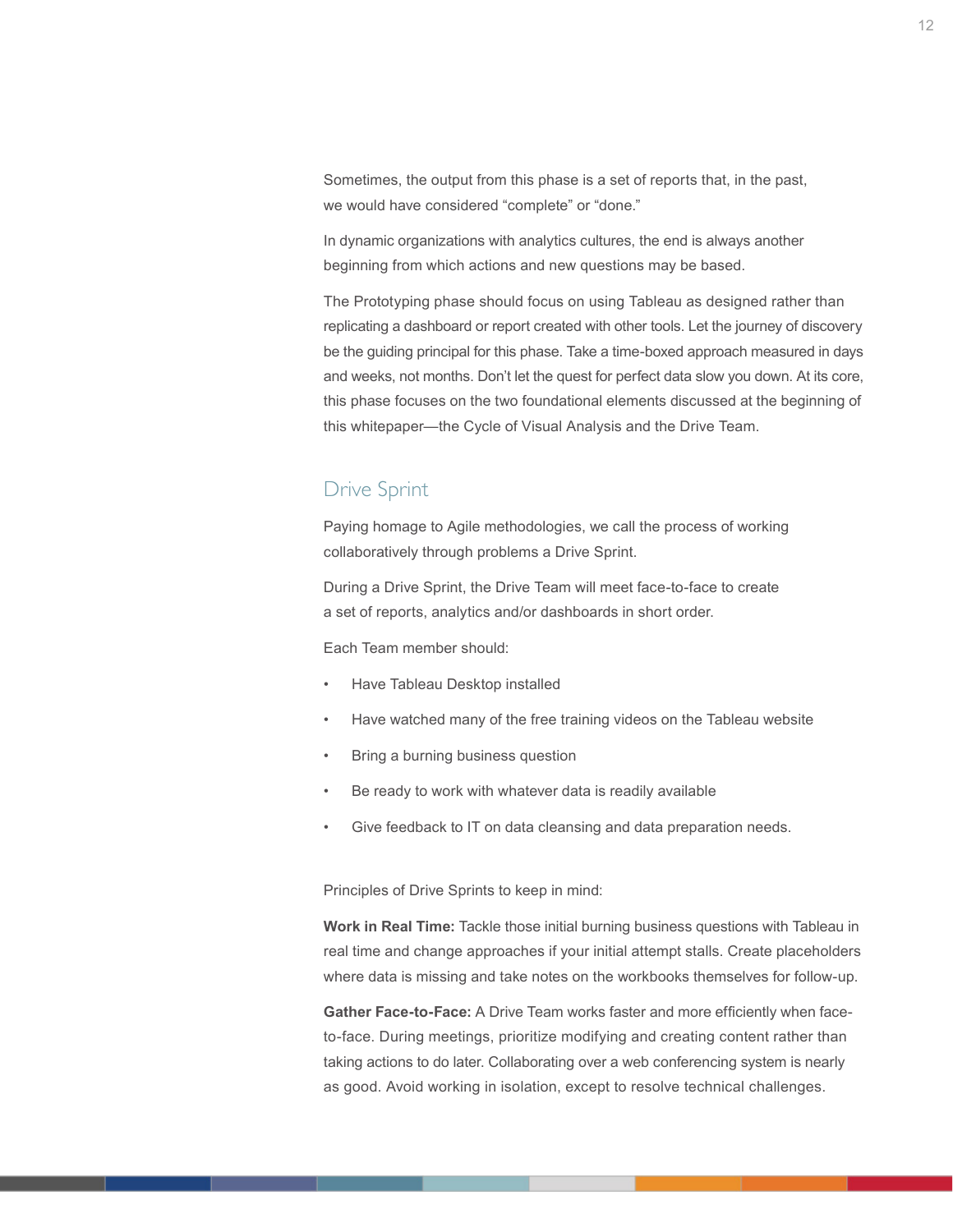**Seek Clarity:** Is the current business question clear? Does the analysis effectively answer it? Do the drill-down views reach the root cause of the problem? Is more data necessary to answer the question? Don't get carried away with the visualizations; make sure that you're providing useful answers to important questions. If you're coming up short, clearly annotate your dashboard to inform future efforts.

**Meet Frequently:** A weekly cadence of producing new reports, revising reports, and iterating on the data architecture has proven sustainable. Some teams meet more frequently, in-person or virtually.

**Leverage Interactivity:** The goal of static reports was often to put as much information on the page as possible. This leads to poor visual design, a low information communication rate, and serious performance optimization problems. Instead, put the most essential items on a page and let the rest come through in drill-down and interactive exploration. Create separate reports to answer different questions. Use Tableau's Story Points capability— added in Tableau version 8.2 to guide analysis. Follow best practices for information design to help people understand more about the data.

#### Expert Assistance

It is important to have one experienced and knowledgeable Tableau expert available to help launch and sustain the initiative—either on staff or in a consulting capacity.

Even if novice users are able to 'power through' problems, they will not know when it is prudent to change gears or to give up on a dead-end approach. Moreover, the uncertainty and second-guessing that will occur without proper oversight will hurt project momentum and executive confidence. Experience matters.

#### Work With the Data You Have

In the early stages, business user champions may have their own spreadsheets and "unofficial" data sources. Start analyzing right away with the data that exists. Waiting for "certified" data sources will only hinder the project's momentum.

Sometimes the data is large and unwieldy. In that case, Tableau provides a filebased, proprietary "fast data engine" database that is fully provisioned by simply creating an "extract." Simply extracting and summarizing data in this way may make a large dataset useful for real-time analysis. After creating a rough workbook, be sure to consider summarizing extracts and hiding unused fields in order to improve query performance.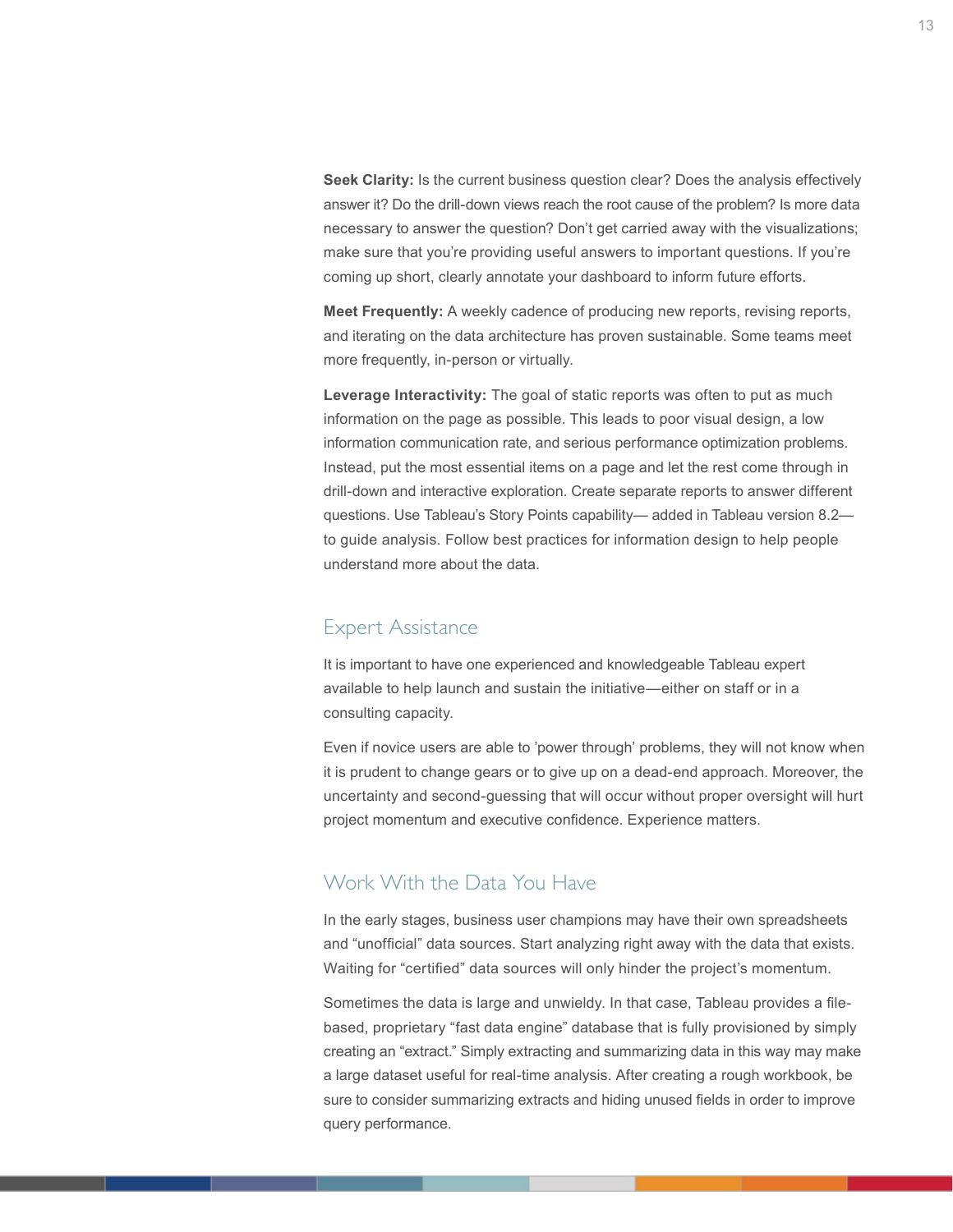# Wrangle Data Properly

Sometimes the source data is not in a star schema or the clean tabular format that Tableau needs. The challenge of pivoting cross-tabs, combining disparate data, cleansing "bad" data, imputing null values, and such affect Excel users and data warehouse builders alike.

Tableau has several KB articles on data preparation and offers a free data pivoting utility for Excel.

Fortunately, a new class of personal ETL tools is making complex data wrangling easier than ever. Vendors offering desktop or web-based tools include: Alteryx, CloverETL, Lavastorm, Informatica, Paxata, Rapid Insight, SnapLogic, Syncsort, and Talend.

Check out the Tableau forums to find out what tools other customers are using.

# Deliver Reports Immediately

In this phase, understand and accept that the first series of reports may eventually be thrown away. That's actually great news—understanding this fact stops 'analysis paralysis in its tracks! And adjusting your first attempts is much easier than you might expect. For example, you can swap data sources and rework workbooks using Tableau's data source replacement functionality.

Be sure to leverage and learn from workbooks pre-dating the Drive initiative. What worked? What didn't work? What questions were not fully explored? Deliver v0.6 immediately; v1.0 will come later.

# Prototyping and Quick Wins

This is an important phase that allows your organization to build analytical muscle while simultaneously delivering analytical value. You will sacrifice some of the process and governance niceties in this quick win phase but don't fret. They will come back in the Foundation Building and Scale Out phases, coming next.

Working through data and formatting challenges requires an ambitious start and quick wins are important for building excitement and momentum.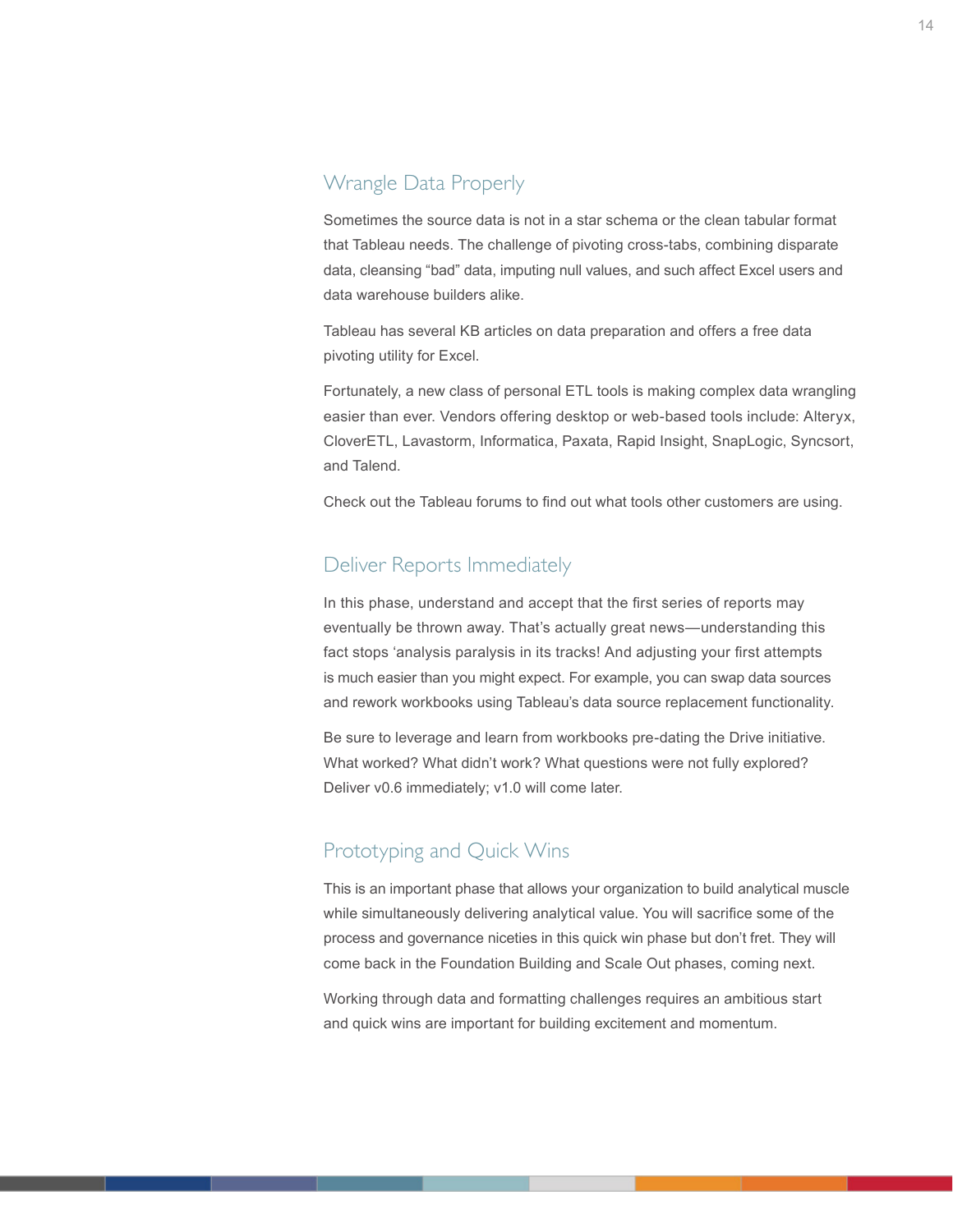<span id="page-14-0"></span>

If the answer to these questions is 'yes', you're likely ready to lay down the enablement bricks which will be the foundation for scaling out.

# Phase III: Foundation Building

During the Foundation Building phase, we will build the organizational and process muscle to enable and prepare for scaling out agility without sacrificing data quality and governance. Many of these techniques will be tested during the Prototyping phase, but now it is time to secure the foundation.

# Center of Operations

The heart of the Tableau deployment will be a Center of Operations within the IT organization. During the Foundation Building stage, the Center of Operations will be responsible for setting up Tableau servers as well as the intranet applications. The Center of Operations will also create and document data sources and establish the architecture to enable the next phase, the Scale Out.

To start, the Center of Operations will set up two projects or sites on the first Tableau server. A "project" in Tableau is a collection of related workbooks. A "site" is an entry point for different organizations or groups on a single server which gives the appearance of having separate servers.

One will be the sandbox or playground. The sandbox environment was likely setup during the Prototyping phase. The other project/site will be the "certified" or production environment.

Publishing rights to the "certified" environment will be locked down. Most people will publish reports to the sandbox and IT or a Tableau content steward will promote them to production.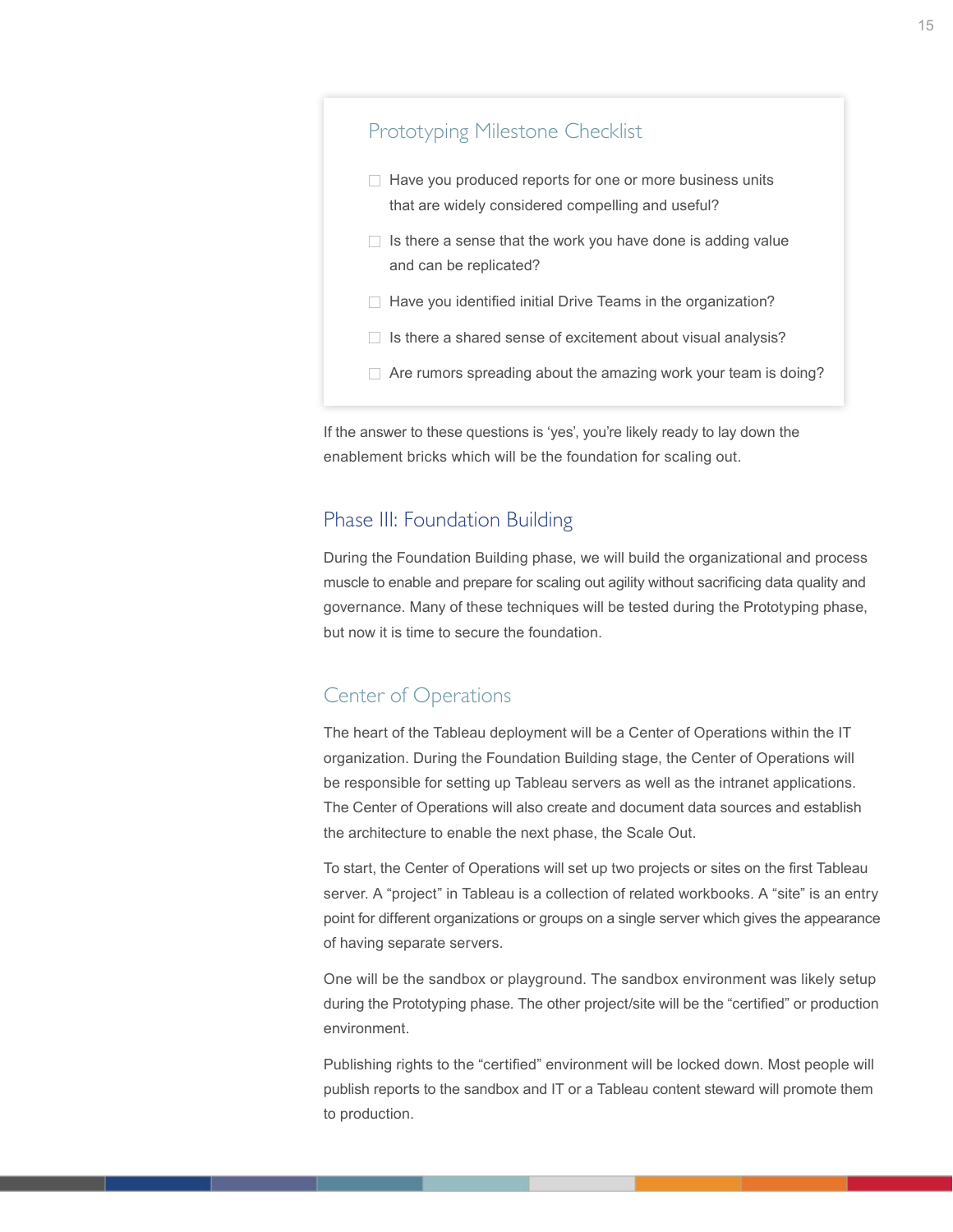There are trade-offs to using sites versus projects. If using projects only, search results within a site may include content across projects, which may cause confusion. Sites provide content isolation at the cost of a separate publishing step. To move content from one site to another, you would need to import and republish from the desktop client, use command-line scripting, or leverage a third-party tool like Interworks Enterprise Deployment for Tableau.

Most larger organizations prefer this two-site approach for quality assurance and validation. People can begin creating reports in the sandbox immediately—before you've finalized "official" data and data sources. If the reports are satisfactory, they can be promoted to the certified project.

If you anticipate external user communities, we firmly recommend setting up separate sites for internal and external use. Although users may have access to multiple sites, artifacts are not shared between them. This makes it much less likely that internal content would be shared accidentally with external audiences.

#### Data Sources

Configuring and documenting shared Tableau data sources is a critical step for success with Drive. Tableau data sources are conceptually similar to Business Objects Universes or Cognos Framework Manager models.

Although data sources are created in the authoring tool, Tableau Desktop, they can be published to Tableau Server separately and shared by multiple workbooks.

When users are connecting to published data sources from Desktop or Server, credentials may be embedded in the data source, or users may be prompted for credentials. These individual credentials can be stored for future use or the user can be prompted every time they access the database.

When building data sources it is important to understand and implement best practices. Keep these principles in mind:

**Simplicity:** Use the most straightforward and direct data structure possible. Resist adding complexity. Err on the side of using many simple models instead of one enormous semantic layer.

**Security:** Configure data source filters to implement group, role, and user specific security. Analytic self-service does not imply giving all data to all people. Only you know the right level of data access for your organization.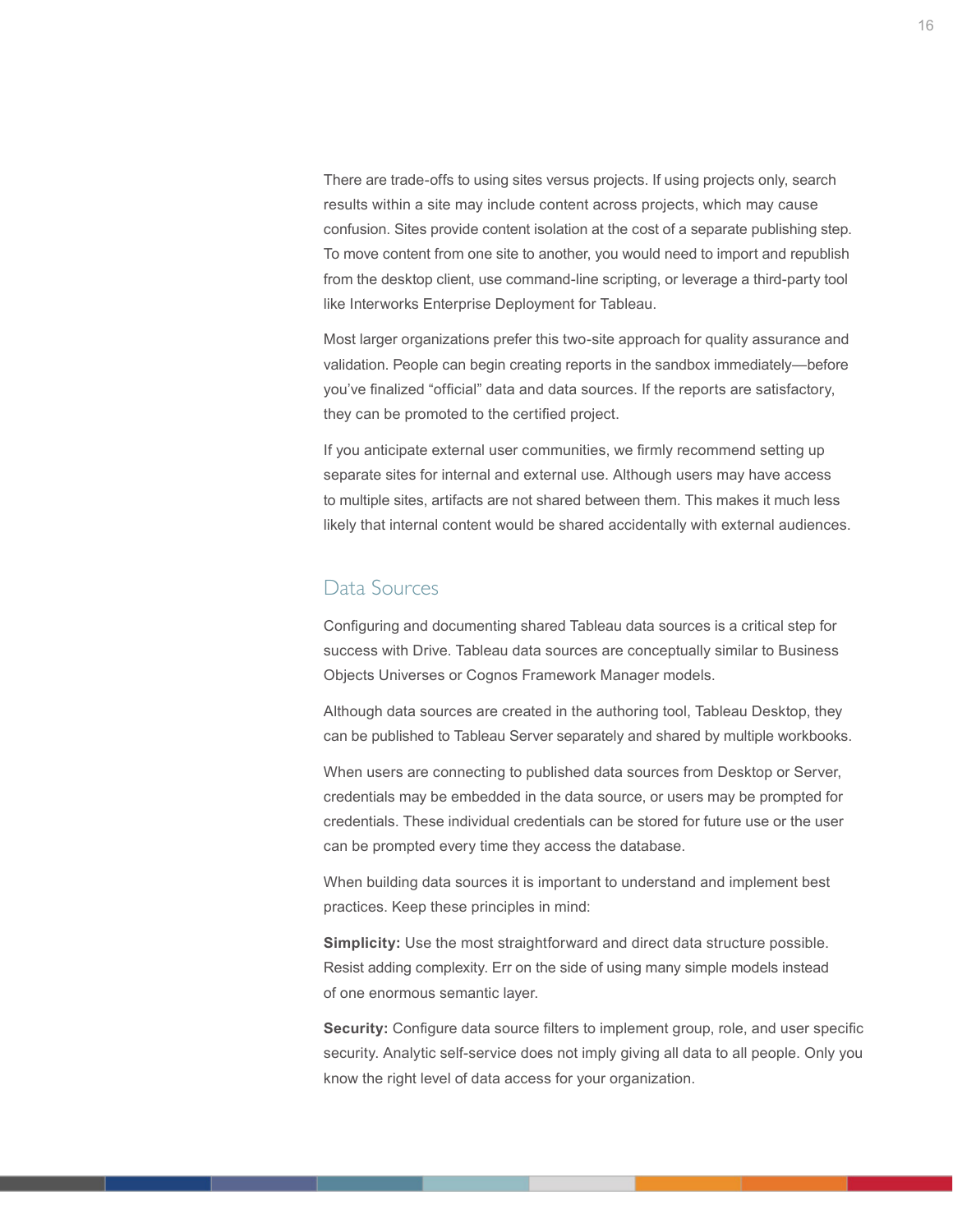**Speed & Governance:** Users expect results quickly. If you anticipate longrunning queries, consider creating well-indexed summary tables or offloading processing to the Tableau Data Engine.

**Flexibility:** Pay attention to analysis that business users are doing. Their work will inform you about how to configure data sources. Welcome new requirements; they represent an opportunity for deeper understanding and a chance to address unsolved problems.

**Data Quality:** It should be obvious from initial queries whether data quality is sufficient for widespread consumption. Be mindful of null fields, unmatched rows (in the case of non-star schemas), duplicates, and non-conformed dimensions.

**End-user Data Dictionary:** After creating data sources, write a short document that will help future users understand where the data came from, what information particular data fields contain, and how they might start using them. One or more simple sample reports can be helpful. Leveraging in- model tool-tips are particularly useful.

#### Effective Use of Extracts

For many organizations, "extracts" served by the Tableau Data Engine will be the primary analytics database. Extracts require no indexing or DBA resources.

In large customers like eBay, new data requirements are satisfied using extracts first. After 90 days, if the extract is still heavily used, DBAs consider recreating an indexed or materialized view in the primary database. Sometimes summary data is served from extracts while row-level detail remains in the data warehouse.

Keep in mind that size does affect extract query performance. As with other columnar databases, querying large numbers of columns at once will impact performance. Extracts are file-based and not limited by main-memory capacity. They were designed to support 1 billion row datasets but you will see performance degradation at that size. If your data comprises more than several hundred million rows, you may want to consider summarization strategies.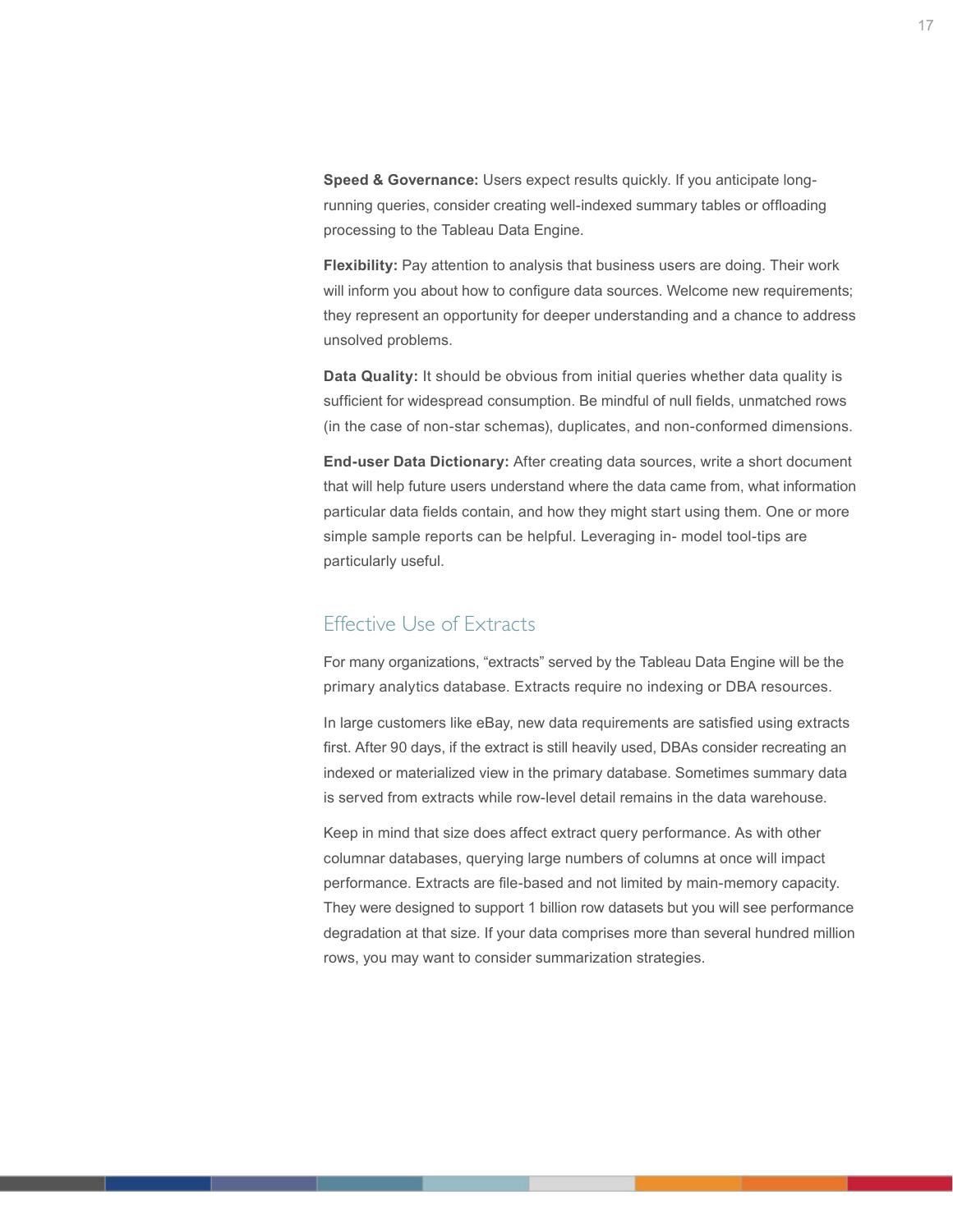#### Office Hours

During the Prototyping Quick Wins stage, we were building business unit champions and helping them find critical insights. During the Foundation Building stage, we are expanding that community to a broader group of business unit champions.

One proven technique for collaborative capacity building is to set up regular office hours. For example, at regularly scheduled times, a Tableau expert could be available to train and assist with workbook creation in a conference room. Office hours can also be implemented virtually using personal video conferencing.

The server should already be set up so that workbooks can be published quickly and shared with business unit leadership and executive sponsors.

The practice of keeping office hours itself is a prototype for the kinds of technicalbusiness collaborations that will be scaled out. While office hours may be a technique used during the Prototyping Quick Win phase, it is a foundational best practice to growing and scaling out capabilities.

#### Best Practices, Templates and Style Guides

Tableau is a free-form environment that invites user creativity. Creativity flows more freely when compelling examples and clear guidelines are provided. It is no surprise that tidiness and appearance inspire confidence—not just in managers and executives, but in everyone.

Consider these best practices for building the clearest, most compelling analyses:

**Simplicity:** Put the most essential data elements on the initial page and provide additional details via a drill-down. Use titles, axes and tooltips to help explain the data. Do not build monolithic dashboards. Guide users through multiple click-paths with thoughtful contextual cues and logical drill-downs. This strategy not only generates much better performance but also makes the analysis more usable.

**Perfect is never perfect:** Preferences and aesthetics change over time. Create a high-quality sample but do not over-deliberate. Think, but don't become paralyzed.

**Beauty:** By copying and pasting nice looking worksheets into a template workbook, inexperienced end-users should be on their way to creating beautiful work. Give them a leg up!

**Teamwork:** The most durable model is one that is appreciated widely. You may want to create several template "looks" and vote on which will be the final one.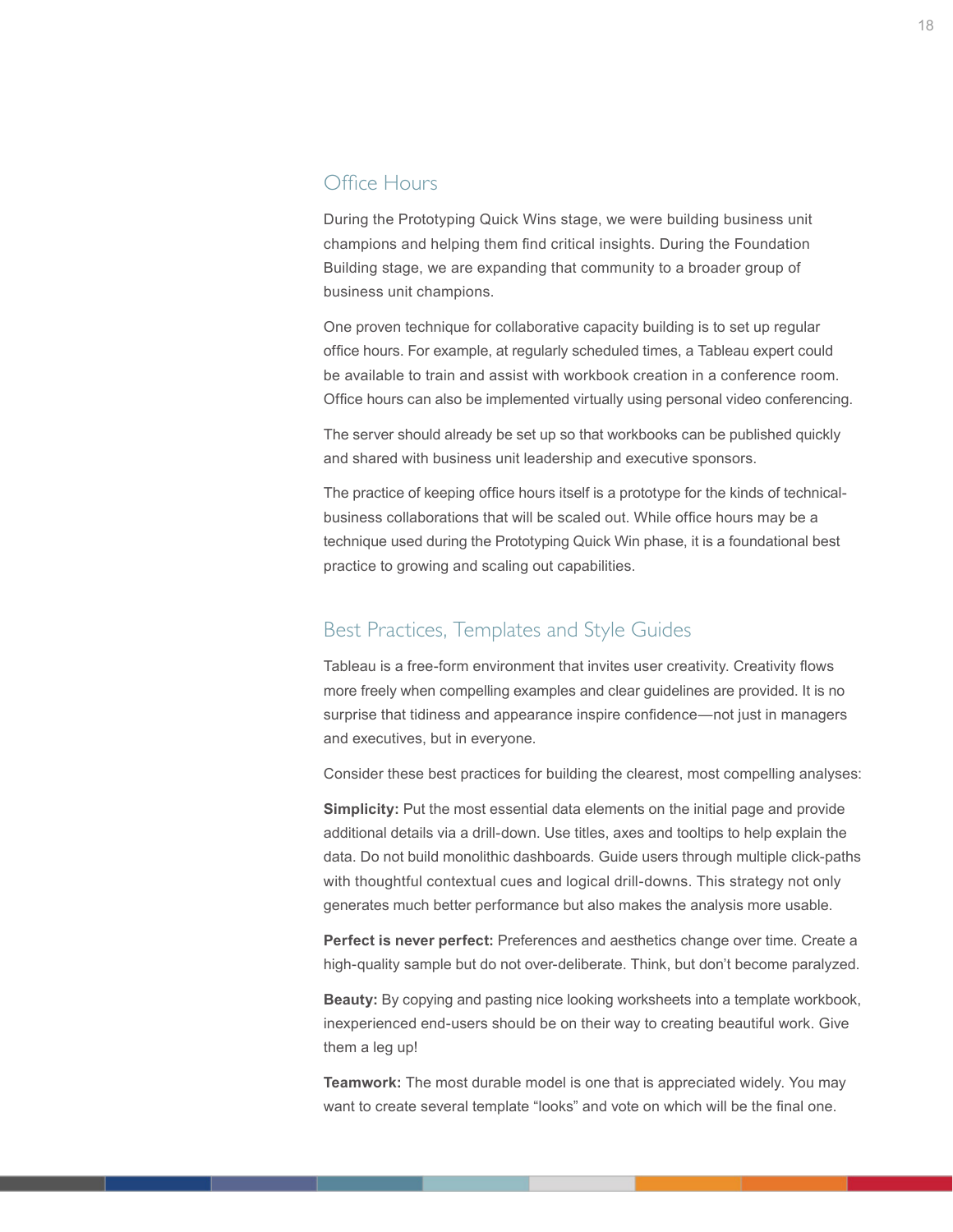## Best Practices for Building Templates

Work with Tableau experts and your marketing team to create compelling and functional workbooks that will be used as templates for subsequent work.

Consider including:

- Jump page (Title Page) with navigation links
- Two or more dashboards with 3-4 views per dashboard
- Built-in instructions for the user through your titles and subtitles
- Icon library saved in "My Shapes" that includes common buttons like Help, Home, Back, Forward, etc.
- Use of Help and Home buttons (separate sheets with shapes) with instructional tool-tips
- Drill through links to other pages
- An attractive, branded look and feel

# Center Of Evangelism

While the Center of Operations will build the IT infrastructure for success, the Center of Evangelism will build the human infrastructure for success.

The Center of Evangelism may start as an individual effort, but will grow to include key stakeholders both from IT and the business units.

Take time during Foundation Building to develop and test creative ideas to engage people from your business units. Also prepare Tableau champions for the expectation that they will be spending more time helping others ramp up their skills.

# Enablement Platform

While early champions continue to work on report development, IT should finalize the resources that business users will need to work effectively and comfortably with the new technology.

These materials should be made available on the corporate intranet. A good first step is to setup an internal email distribution list for personal support and troubleshooting. This would be supported by Center of Evangelism staff and/or outside consultants.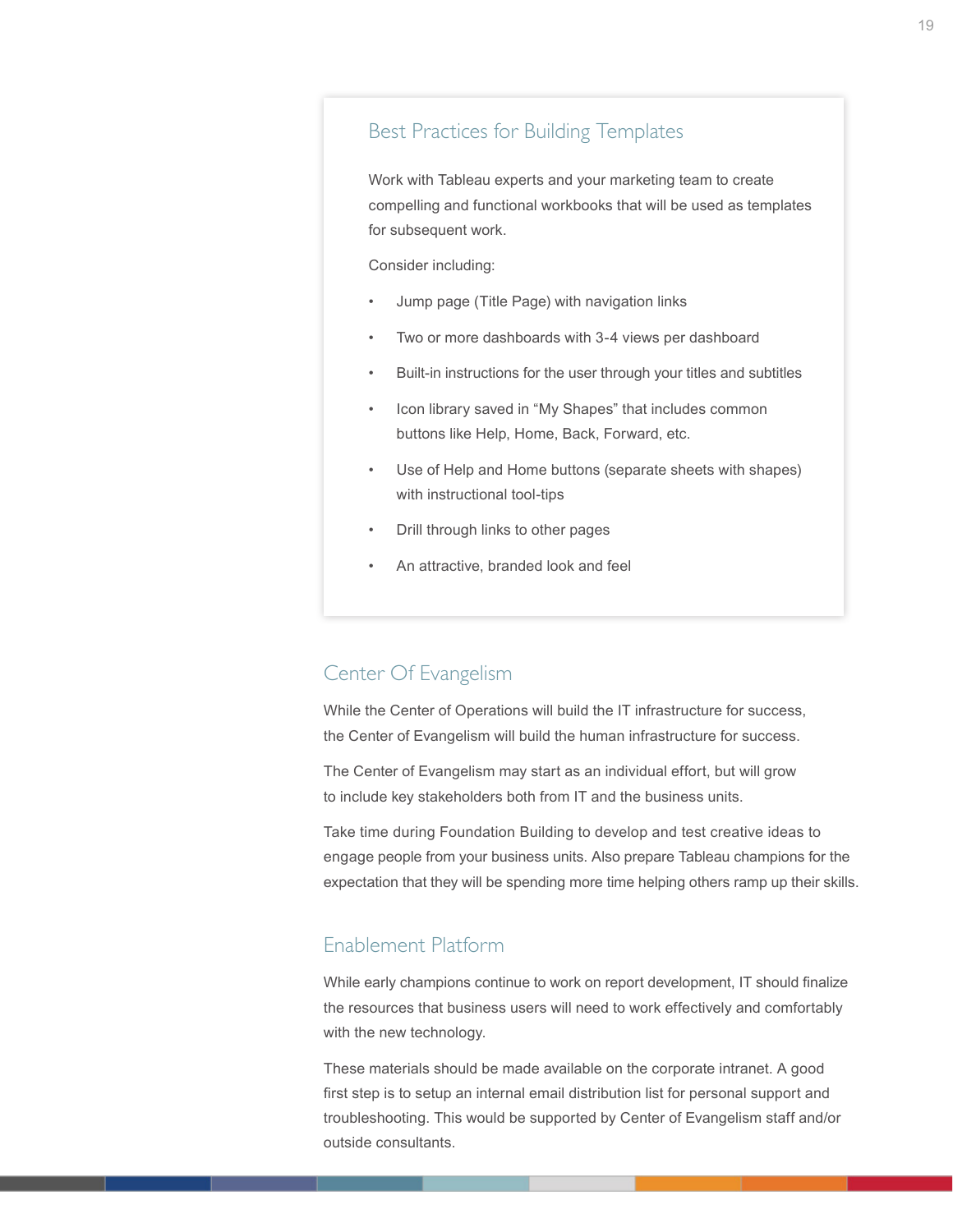# Recommended Resources in the Center of Evangelism

- Resource directory
- Data platform
- Data Server data sources documentation
- Data dictionary documentation
- The onboarding process for getting users up and running on Tableau
- Training collateral and calendar
- Personal data source promotion to centralized data assets
- Prototype workbooks with narratives around usage and effectiveness
- Well-documented templates and style guides
- Analysis discussion forums
- Internal data analysis blog
- How-to documents or videos:
	- Procuring a Tableau license
	- Finding Tableau enablement and training materials
	- Publishing to the "playground" environment
	- Requesting workbook promotion to the "certified" environment
	- Starting a new report using the style guide as a template
	- Common formatting and layout techniques
	- Tips and tricks from internal users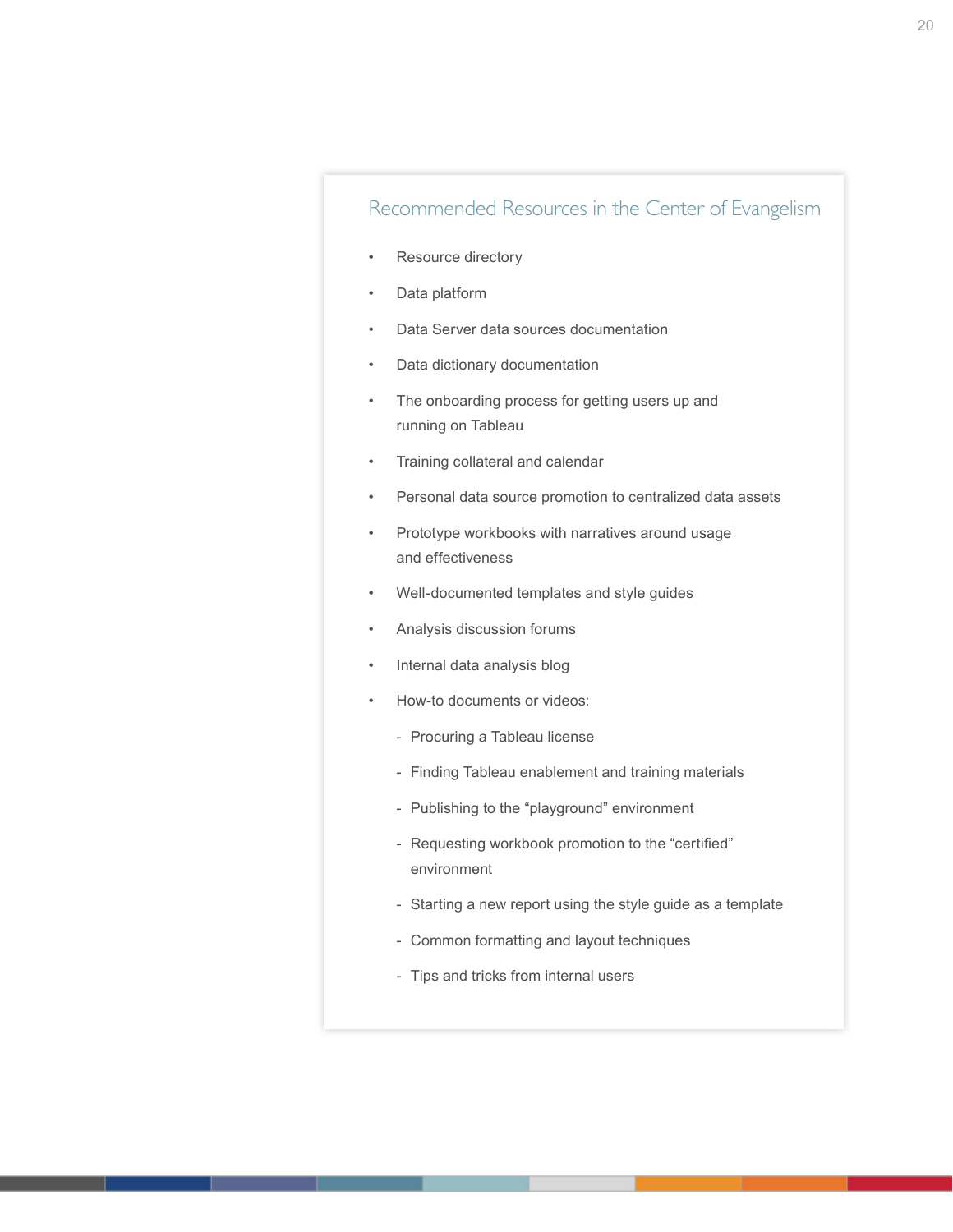# Ramp up Center of Evangelism

During this phase the Center of Evangelism will launch a variety of programs to celebrate the work of Drive Team members. Many of these techniques are piloted in the Prototyping Quick-wins phase.

The importance of recognizing the activity and achievements of the Drive Team cannot be over-emphasized.

**Internal Show-and-Tell:** The best content comes from sharing—and from the feedback on shared work.

**Competition:** Recognition, no matter how small, is motivating. Give out prizes for simplicity, for guided analytics, for creativity, and even for obscure insight.

**Games:** Make analysis fun by turning it into a treasure hunt for insight. Draw in new people who may complement or replace those currently on the Drive Team.

**Tableau Days:** Try to schedule a "Tableau Day" every month. Use it as an opportunity to introduce new features in the software or your program. Invite speakers from inside the company as well as from Tableau.

**External Stimulus:** Participate in Tableau User Groups in your area, act as a reference for another organization, submit answers in forums, participate in Tableau case studies or present at a Tableau conference.

# Foundation Building Milestone Checklist

The systems you set up during the Foundation Building phase need to be assessed. The Organizational Readiness Plan must be rock-solid and usable before launching the Scale Out phase.

During this phase, you are launching a collection of services that will make business users feel comfortable with new technology. The perceived risk will be inverse to the breadth and depth of the foundation.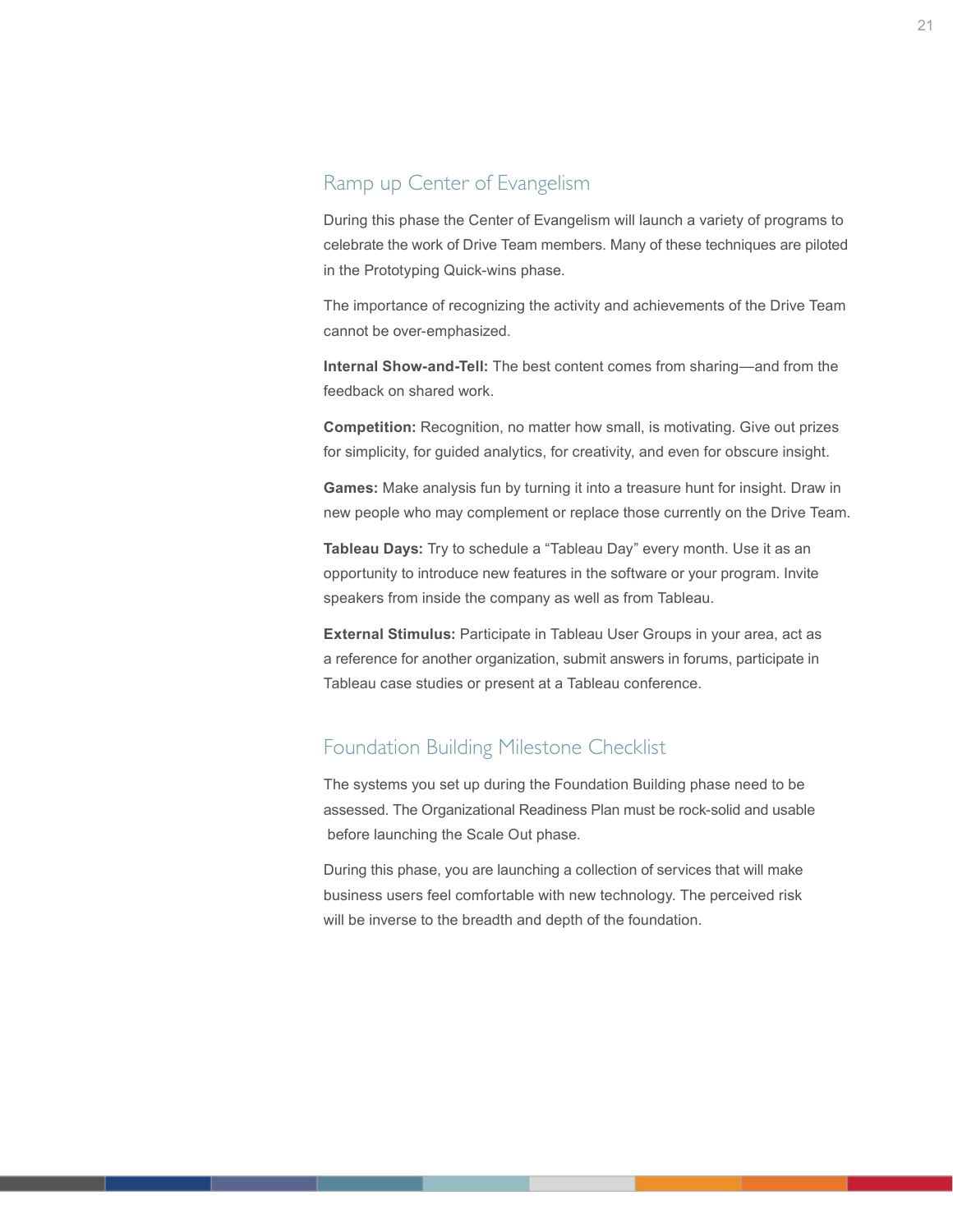- Roles and responsibilities are clearly defined for Center of Evangelism, Center of Operations, and Drive Team
- The task of maintaining and updating the intranet wiki, training calendar, and all other documentation/resources has been assigned
- The person responsible for staffing the internal troubleshooting email account has been identified and a process for escalating issues is described
- Process for collecting, reviewing, and implementing suggestions for improvement is identified
- Enablement resources have been evangelized to the user community, either through your company intranet or an email distribution list
- Clearly-defined end-user and IT workflows for promoting content from the playground to certified environment exist
- Steps for measuring/monitoring resource usage have been determined
- Process for governing data quality and data definitions has been decided
- Users understand how to get their content promoted to the certified location for company-wide visibility?
- An IT person evaluates the new user login process for the project intranet. A representative from the business unit should try logging into the project intranet as a new user while the IT person watches. Is the experience smooth? Are questions answered?
- Recreate this experience with a "test" user. Sit with them while they attempt to login. Ask them to watch some introductory training videos and then help build a report using the style guide. See how long it takes before they become discouraged or get stuck. Email the support alias you have setup—see who replies and how long it takes.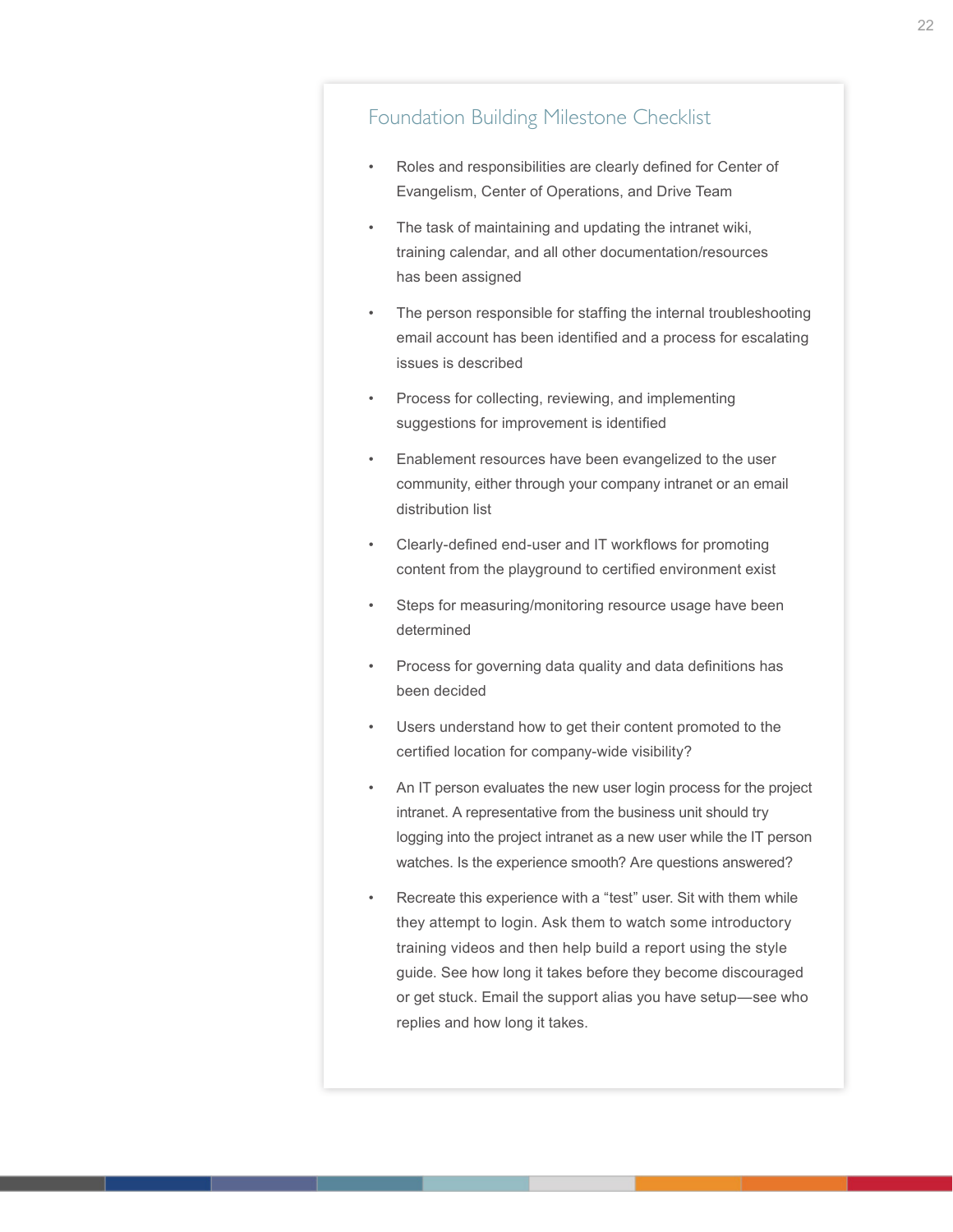#### <span id="page-22-0"></span>Phase IV: Scale Out

Once you get the processes and organizational structure in place, it is time to start rolling out to a broader community. With the right processes and organizational community support, you have paved the way for broader adoption. Scale Out is the "main event" —the time when all of that preparation and planning pays off.

During Prototyping, Quick Wins and Foundation Building, we have built the framework for a successful Scale Out. The time spent on building and maintaining this framework is vital your success.

Ordinary users can be easily discouraged, may fear the idea of a new tool, or could become impatient for results. By putting the effort into providing a robust framework, you have prepared for the worst while hoping for the best.

Your Scale Out strategy will continually improve if you take the right steps. Gather benchmarks and measure adoption. Evaluate what worked with the first business unit and fix problems before moving on to another.

#### Business Unit Kick-off Meetings

We do not advise scaling out across the organization all at once. Instead, identify business units with the most enthusiastic Tableau champions and strongest prototypes—and start there. Some organizations take a businessinitiated approach: different business units opt into the program as projects surface that require analytics.

Hold a kickoff meeting to introduce your Tableau champions and present the intranet resources built up in the Foundation Building phase.

Start with a "Wow!" demo created during Quick Wins. Let the author of that demo discuss the need, inspiration and process for creating the workbook. Talk about how that workbook is used today and the impact it is having on the business.

Take the time to articulate the company's vision for democratizing visual analysis. Discuss the history of BI in your organization and the huge investment IT has made to allow self-service.

Talk about the benefits of self-service from a personal as well as corporate perspective. Be inclusive of all who can contribute to analysis. Set high expectations for broad-based participation, teamwork, and opportunities for individual recognition.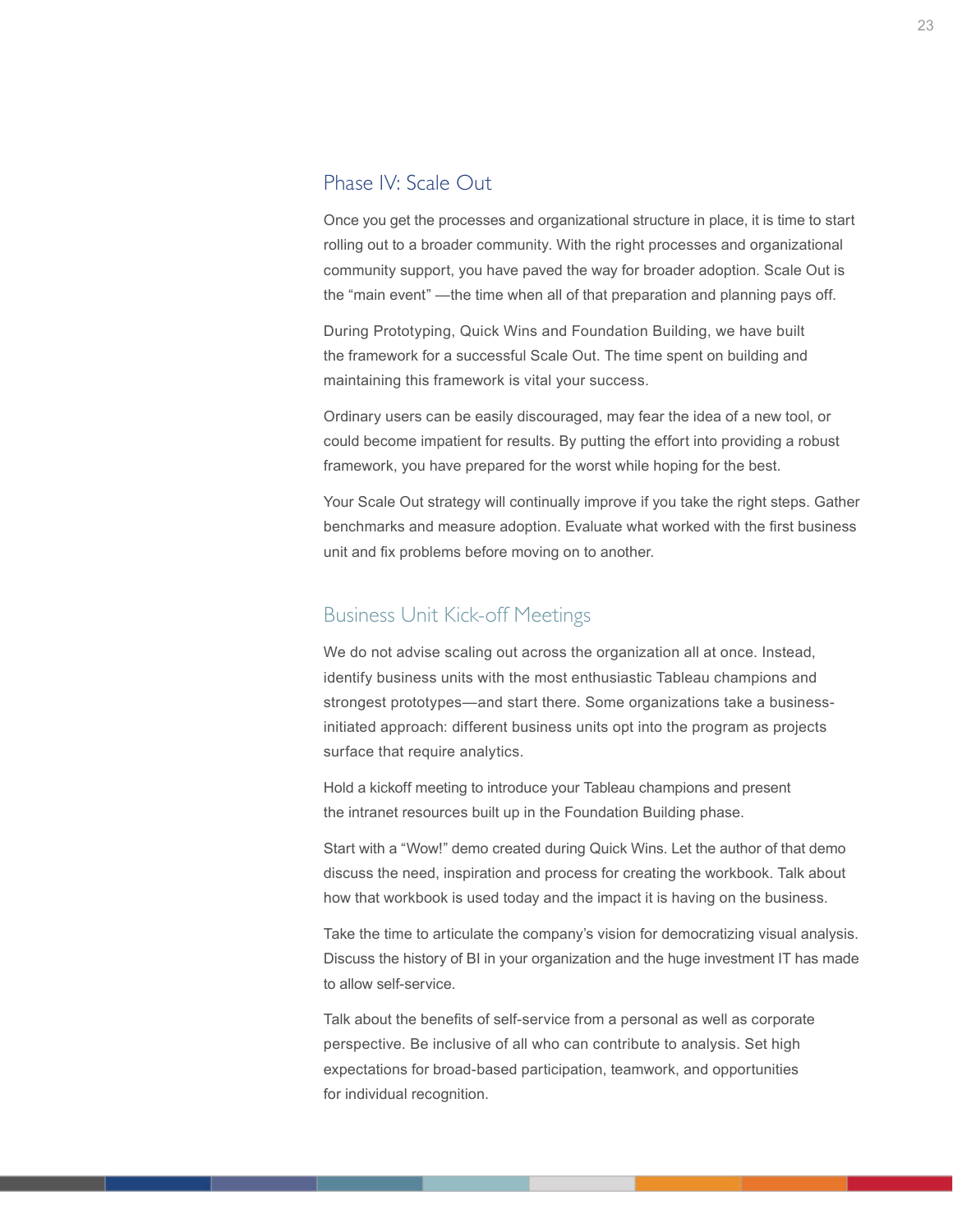Before wrapping up the kickoff meeting we suggest including a one-hour, handson-the-keyboard, follow-along training. This training should use company data. While somebody leads the training; stronger Tableau users should circulate and help the beginners. Wrap up by announcing formal training options and a calendar that includes Drive Team activities.

Business users should leave the kickoff meeting with confidence and a desire to address their own business challenges with the Drive methodology.

# Scale Out Milestone Checklist

- $\Box$  Did you select business units who are willing and logistically able to do their own self-service analysis?
- $\Box$  Do key business unit stake-holders see the value of improving their analytics culture?
- $\Box$  Have you created qualitative and quantitative metrics for measuring the success of the scale-out effort?
- $\Box$  Are stake-holders comfortable with the mission statement and committed to a shared goal?
- $\Box$  Do you have a good feel for when other business units will be ready to scale out?
- $\Box$  Are users comfortable with the level of support they are getting from the Center of Operations and Center of Evangelism?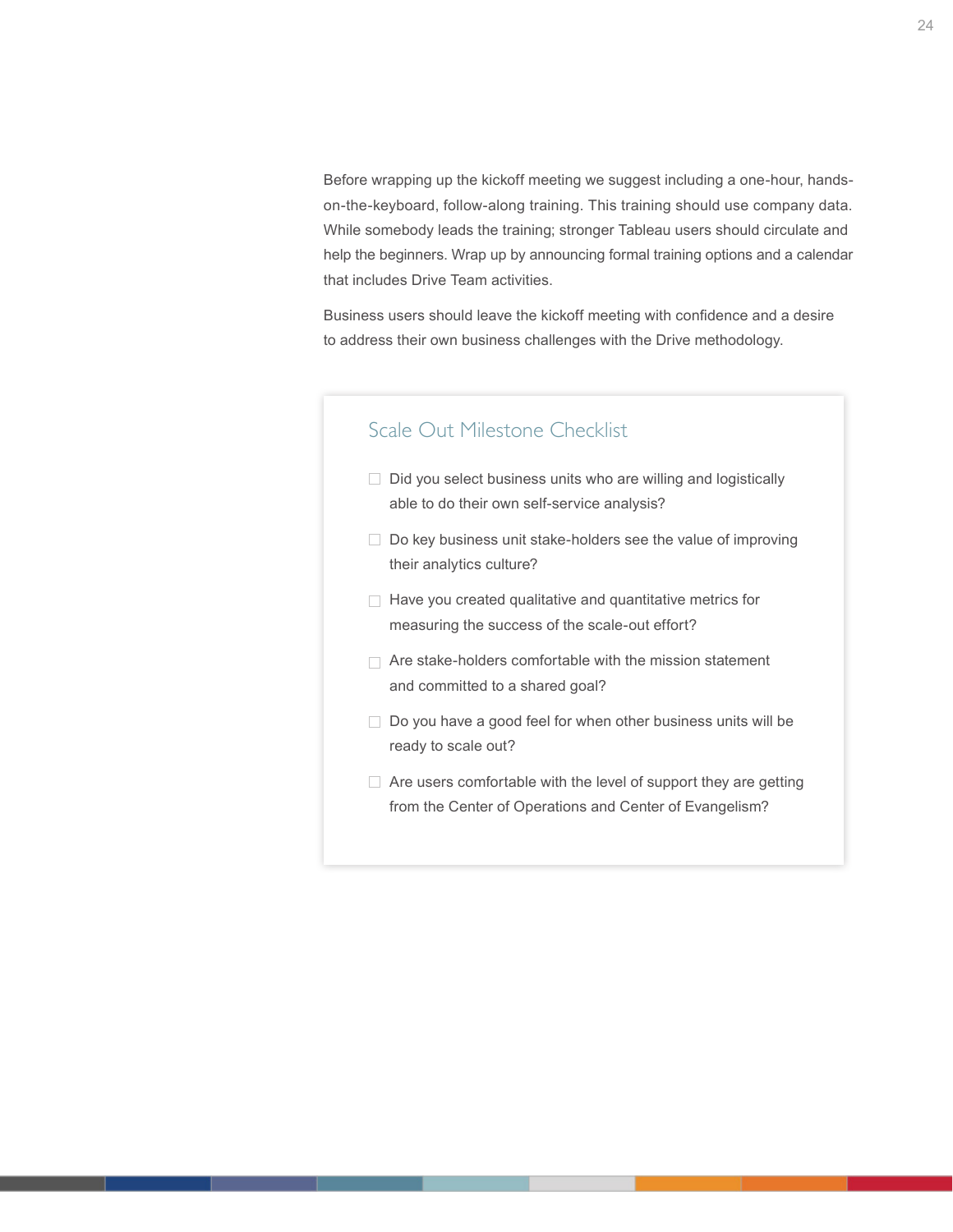## <span id="page-24-0"></span>Conclusion

Drive is a top-down and bottom-up deployment methodology that draws on Agile methods and defines a new partnership between IT and the business. In business intelligence, self-service is often framed as self-adoption. That is far from the truth. To achieve wide adoption, an organization needs both highly-engaged people on the business side and programmatic support from the IT side.

#### Phases of Drive

- **I. Discovery:** A qualification exercise to ascertain whether sufficient technical, business, and political resources can be marshaled. The number one reason initiatives fail is because important people aren't enthusiastically onboard.
- **II. Prototyping Quick Wins:** A period during which power users get the support and training they need to become confident analytic champions. During this time, focus on developing "quick wins" that prove the value of business-led analytics and can be copied and expanded over time.
- **III. Foundation Building:** The phase in which you will put into place the processes, organizational structures, and technical infrastructure to support broad adoption.
- **IV. Scale Out:** Measured roll-out to the enterprise of empowered analytics capability.

Drive is a never-ending journey. There will always be more problems to analyze, more employees to teach, and more subject areas to master.

As you progress through your journey, you will most certainly strengthen your analytical culture and make a healthier, more engaging workplace for all.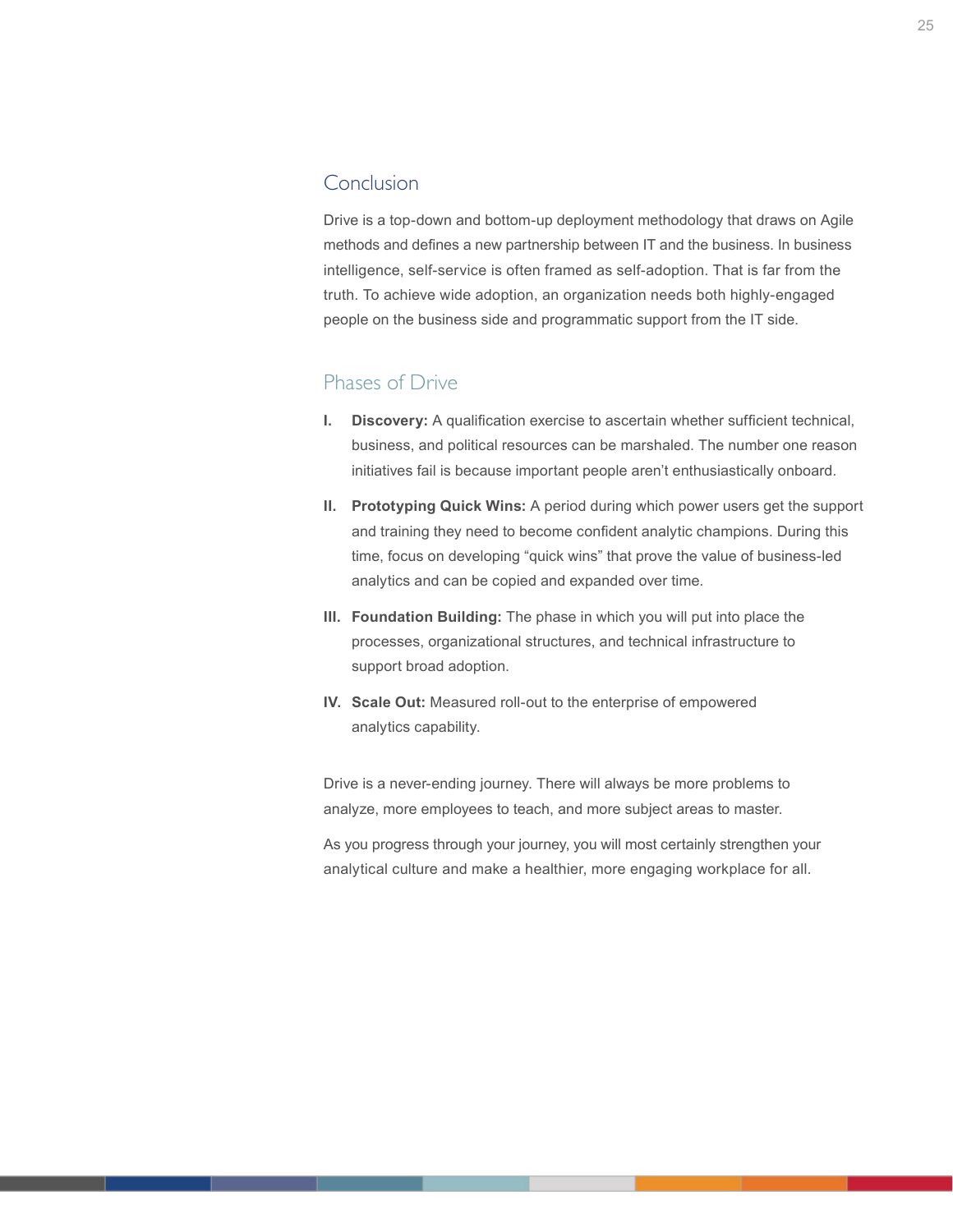#### <span id="page-25-0"></span>Glossary

**Agile:** A software development philosophy characterized by shorter development cycles, cross-functional teams, continuous testing, and frequent, shippable builds.

**Analytics Culture:** Practices, programs, and capabilities that encourage and empower smart people to think critically, work collaboratively, understand the business, and make informed decisions.

**Business Users:** Non-IT personnel who seek insight from their data.

**Center of Evangelism:** A working group of enthusiasts who provide encouragement, quality assurance, and support for software usage and adoption.

**Center of Operations:** An IT working group that sets up, maintains, and documents Tableau servers and data sources.

**Cycle of Visual Analysis:** An iterative analytics development process that describes Tableau workbook development. The cycle includes: identify task, get data, find structure, view data, develop insight, and act/share.

**Drive Sprint:** A continuous Drive Team development session; adapted from Agile time- boxed development periods.

**Drive Team:** A collection of people representing three competencies—data, Tableau skills, and business—who comfortably work together in real time. Drive Teams are adapted from Agile cross-functional teams.

**Experimenting:** Completely ad hoc workbook development.

**Office Hours:** Recurring, on-premise or remote analysis facilitation by a highly-experienced Tableau user.

**Prototyping:** High-quality visual analysis work performed by subject matter experts and Tableau evangelists with guidance from experienced Tableau users.

**Stakeholders:** People that sponsor, develop, or are impacted by self-service reporting.

**Subject Matter Expert:** Specialist within a particular area of business.

**Tableau Drive:** Drive is an enterprise deployment methodology for self-service analytics that enables and encourages non-technical users to fully participate in an analytics culture.

**Waterfall:** A sequential software development process used for highly complex systems with static requirements and clear roles separation.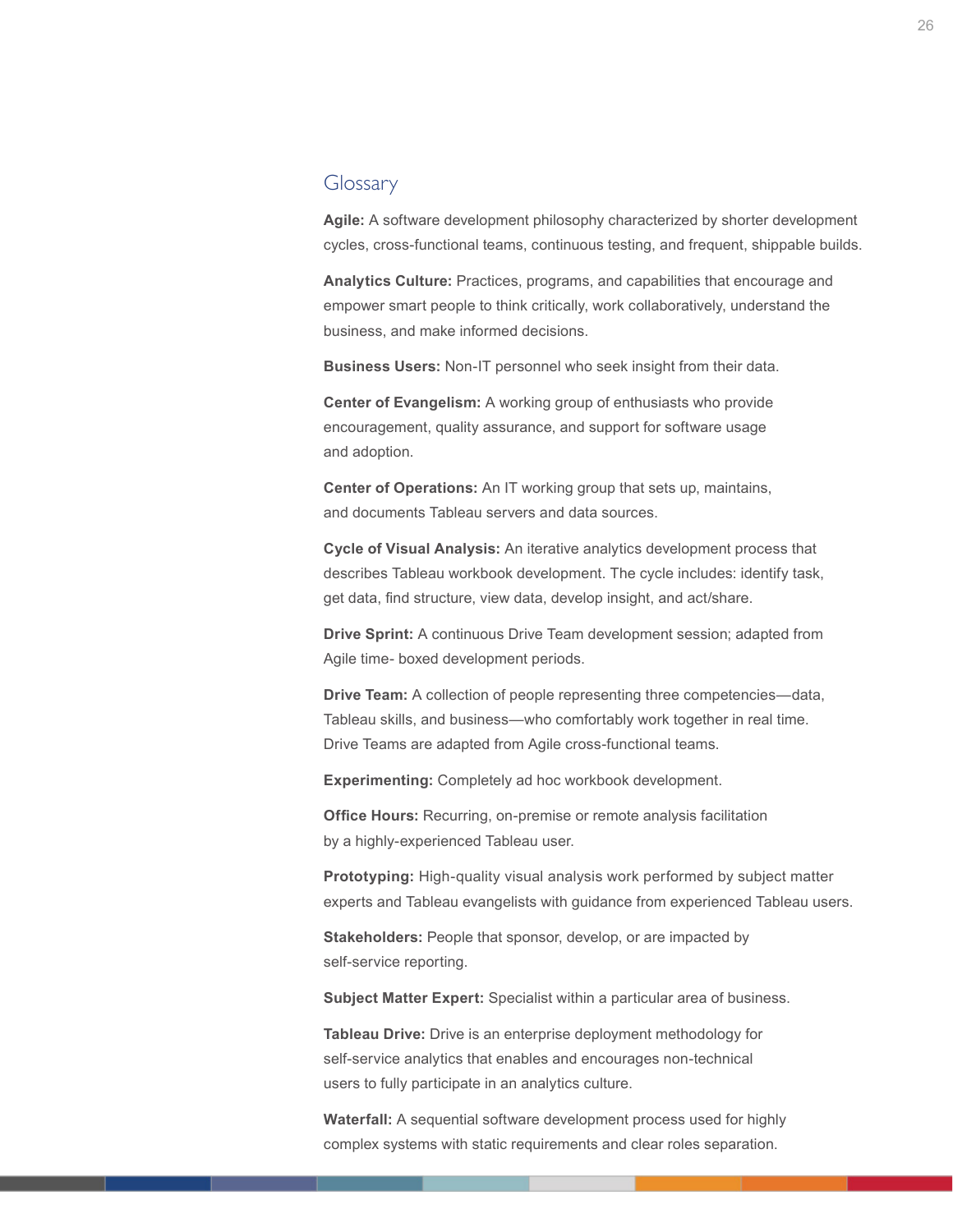# <span id="page-26-0"></span>Resources: The Journey toward Mastery

Some users pick up Tableau for the first time with substantial academic and practical experience in data analysis and infographics development. Others start completely from scratch.

Regardless of where people start, we find that people who reach the highest levels of proficiency have attained mastery of the following three disciplines:

- Tool usage: How to use Tableau
- Data literacy: General numeracy and knowledge of databases, SQL, and statistics.
- Visualization know-how: Understanding the art of communicating visual information effectively

Within each discipline—and across them—there are communities, courses, and many other exciting learning opportunities. The pathway toward excellence in one or all of these areas is extremely rewarding. Best of all, journey toward this knowledge can be completely free.

#### **Online Tableau Training**

Tableau would not be a fast-growing software company without the incredibly high quality training offered for free on its website. The "core" curriculum includes over 10 hours of wisdom served up in bite-sized, 3-30 minute servings.

#### tableausoftware.com/learn/training

Tableau updates this incredible resource with every major release and it should be your first stop on the journey to Tableau mastery.

#### **Mind-Bending Webinars**

For deeper, more involved talks on visual design, consider watching the recorded webinars at: tableausoftware.com/learn/webinars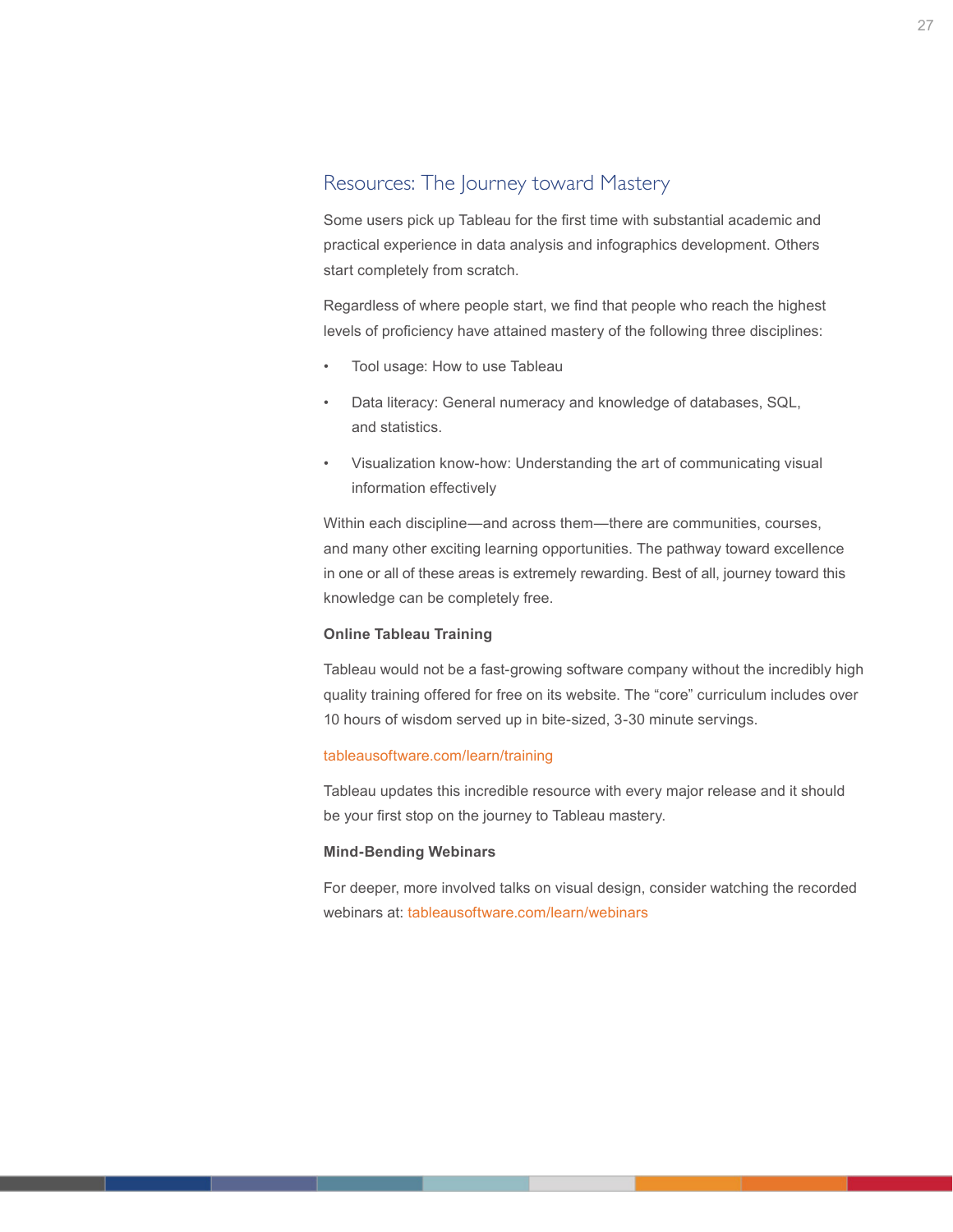#### <span id="page-27-0"></span>**Open Online Courses**

There are also a myriad of fascinating courses now offered online for low or no cost. Searching with keywords—including data analysis, statistics, databases, communication, and visualization—turned up more than 20 free courses at Coursera and EdX alone.

In the history of humanity, this is a fantastic time to have an "itch" to learn something new. As Mihaly Csíkszentmihályi, originator of psychological concept of "flow" has noted, knowledge workers—no longer foraging for the next meal feel the need to learn new things and to challenge themselves.

#### **Blogs and Community**

Tableau software has had a powerful impact on the lives of a community of elite data analysts. Many of them "give back" through data analysis blogs, whether personal or organizational. Every month Tableau publishes a ["Best of the Web"](http://www.tableausoftware.com/about/blog/2014/6/best-tableau-web-june-2014-31511) post that highlights Tableau techniques and commentary. Check out recent posts to find the best Tableau resources on the web.

#### **Tableau Public**

Finally, do not forget [Tableau Public](http://public.tableausoftware.com). Tableau Public is a free visualization hosting service that is today's largest repository of online analytics. The online Gallery is a great starting point and anything you find on "Public" can be downloaded and reverse engineered as a learning exercise.

#### Feedback

We want to hear from you. Drive is a living and breathing methodology developed from our own and our customers' implementation experiences. Perhaps you have found something we didn't consider before. Please send us your ideas and suggestions at: [drivefeedback@tableausoftware.com](mailto:drivefeedback%40tableausoftware.com?subject=)

Many other helpful videos, white-papers, manuals, and case studies can be found on the Tableau website at: [tableausoftware.com/Drive](http://www.tableausoftware.com/drive)